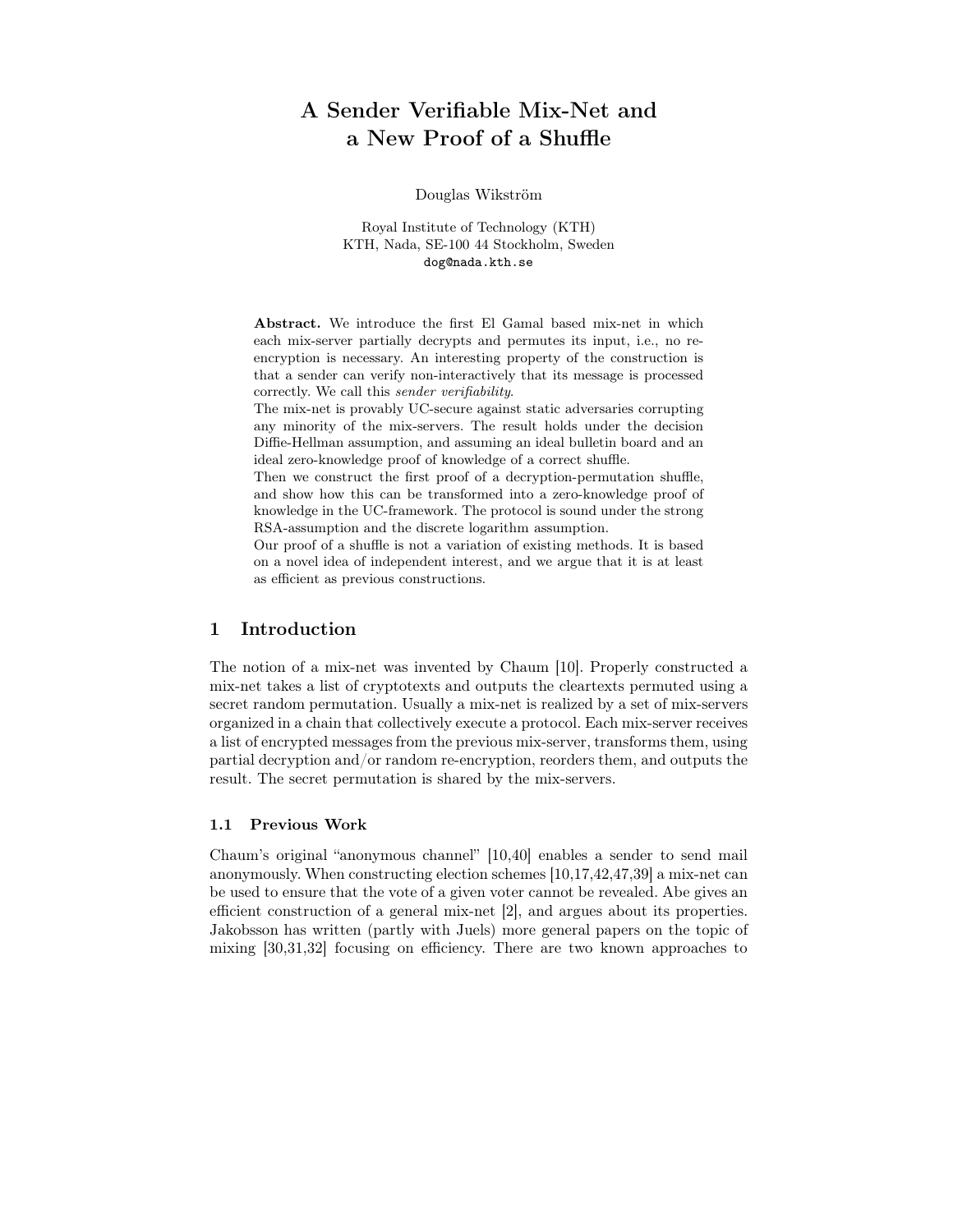proving a correct shuffle efficiently. These are introduced by Furukawa et al. [19,20,21], and Neff [37,38] respectively. Groth [27] generalizes Neff's protocol to form an abstract protocol for any homomorphic cryptosystem.

Desmedt and Kurosawa [13] describe an attack on a protocol by Jakobsson [30]. Similarly Mitomo and Kurosawa [36] exhibit a weakness in another protocol by Jakobsson [31]. Pfitzmann has given some general attacks on mix-nets [44,43], and Michels and Horster give additional attacks in [35]. Wikström [48] gives several attacks for a protocol by Golle et al. [26]. He also gives attacks for the protocols by Jakobsson [31] and Jakobsson and Juels [33]. Abe [3] has independently found related attacks.

Canetti [9], and independently Pfitzmann and Waidner [45] proposed security frameworks for reactive processes. We use the former universal composability (UC) framework. Both frameworks have composition theorems, and are based on older definitional work. The initial ideal-model based definitional approach for secure function evaluation is informally proposed by Goldreich, Micali, and Wigderson in [22]. The first formalizations appear in Goldwasser and Levin [24], Micali and Rogaway [34], and Beaver [5]. See [8,9] for an excellent background on these definitions.

Wikström [49] defines the notion of a mix-net in the UC-framework, and provides a construction that is provably secure against static adversaries under the decisional Diffie-Hellman assumption. The scheme is practical only when the number of mix-servers is small.

#### 1.2 Contributions

We introduce a new type of El Gamal based mix-net in which each mix-server only decrypts and permutes its input. No re-encryption is necessary. This allows an individual sender to verify non-interactively that its message was processed correctly, i.e., the scheme is *sender verifiable*. Although some older constructions have this property, our is the first provably secure scheme.

Then we give the first proof of a decrypt-permutation shuffle of El Gamal cryptotexts. There are two known approaches, [37,27] and [19], to construct such a protocol, but our solution is based on a novel idea of independent interest, and we argue that it is at least as efficient as previous schemes.

We also give the first transformation of a proof of a shuffle into an efficient zero-knowledge proof of knowledge in the UC-framework. An important technical advantage of the new decrypt and permute construction is that witnesses are much smaller than for previous shuffle relations.

Combined, our results give a mix-net that is provably UC-secure against static adversaries corrupting any minority of the mix-servers. The mix-net is efficient for any number of mix-servers, improving the result in Wikström [49].

#### 1.3 Outline of the Paper

The paper is organized as follows. Notation is introduced in Section 2. In Section 3 we define the ideal mix-net functionality. A partial result in this direc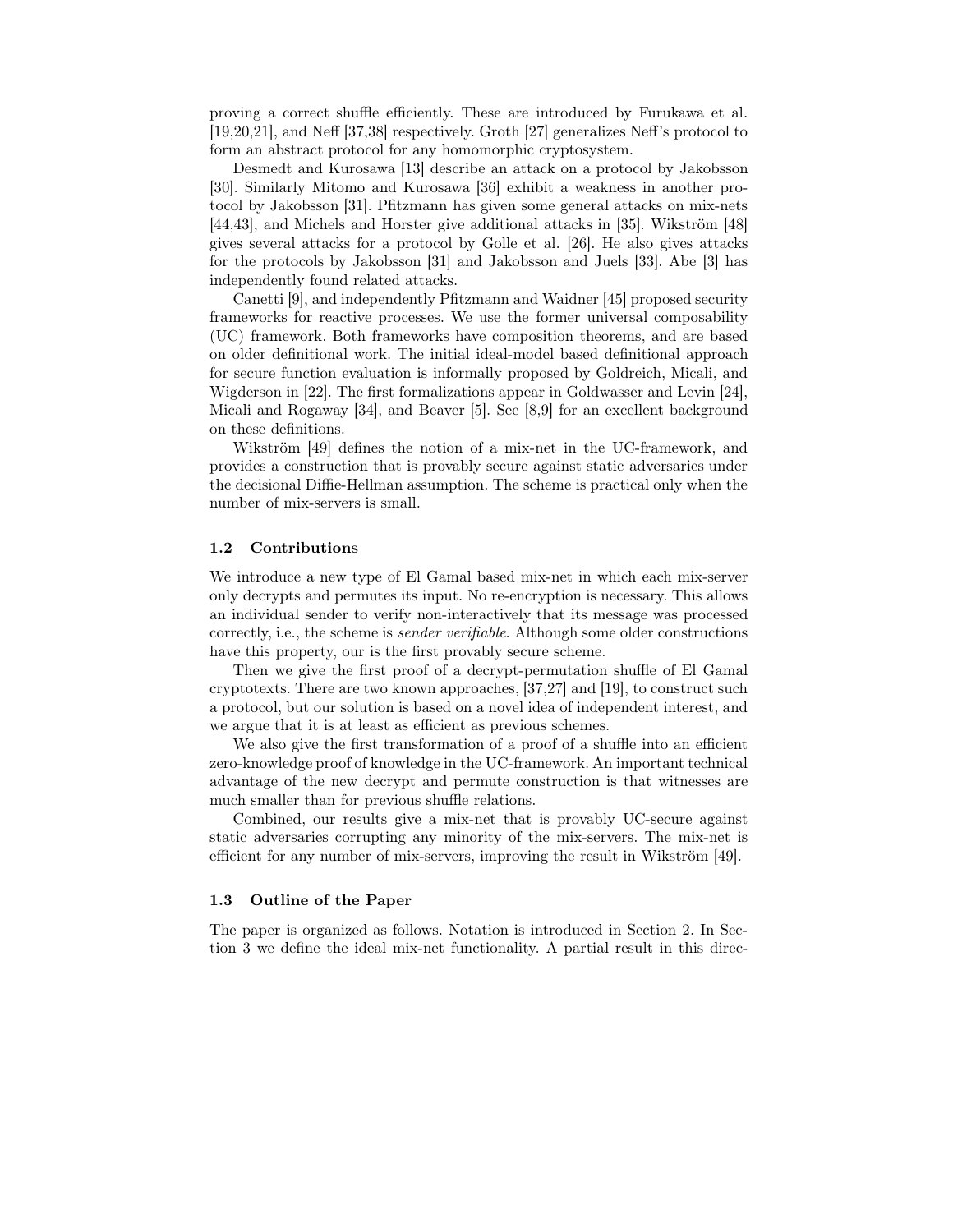tion is given in Section 4, where we describe a sender verifiable mix-net and discuss sender verifiability. In Section 5 we describe a zero-knowledge proof of knowledge that a mix-server processes its input correctly. Then in Section 6 we transform this into a realization of an ideal zero-knowledge functionality in the UC-framework. Proofs of all claims are given in the full version [50] of this paper.

## 2 Notation

Throughout,  $S_1, \ldots, S_N$  denote senders and  $M_1, \ldots, M_k$  mix-servers. All participants are modeled as interactive Turing machines. We abuse notation and use  $S_i$  and  $M_j$  to denote both the machines themselves and their identity. We denote the set of permutations of N elements by  $\Sigma_N$ . We use the term "randomly" instead of "uniformly and independently at random". A function  $f : \mathbb{N} \to [0, 1]$  is said to be negligible if for each  $c > 0$  there exists a  $K_0 \in \mathbb{N}$  such that  $f(K) < K^{-c}$ for  $K > K_0 \in \mathbb{N}$ . A probability  $p(K)$  is overwhelming if  $1 - p(K)$  is negligible.

We assume that  $G_q$  is a group of prime order q with generator g for which the Decision Diffie-Hellman (DDH) Assumption holds. Informally, it means that it is infeasible to distinguish the distributions  $(g^{\alpha}, g^{\beta}, g^{\alpha\beta})$  and  $(g^{\alpha}, g^{\beta}, g^{\gamma})$  when  $\alpha, \beta, \gamma \in \mathbb{Z}_q$  are randomly chosen. This implies that also the Discrete Logarithm (DL) assumption holds, namely that it is infeasible to compute the logarithm in base g of a random element in  $G_q$ . For concreteness we let  $G_q$  be a subgroup of prime order q of the multiplicative group  $\mathbb{Z}_p^*$  for some prime p. When we say that an element in  $\mathbb{Z}_q$  is prime, we mean that its representative in  $\{0,\ldots,q-1\}$ is a prime when considered as an integer.

We review the El Gamal [14] cryptosystem employed in  $G_q$ . The private key x is generated by choosing  $x \in \mathbb{Z}_q$  randomly. The corresponding public key is  $(g, y)$ , where  $y = g^x$ . Encryption of a message  $m \in G_q$  using the public key  $(g, y)$ is given by  $E_{(g,y)}(m,r)=(g^r, y^r m)$ , where r is chosen randomly from  $\mathbb{Z}_q$ , and decryption of a cryptotext on the form  $(u, v)=(g<sup>r</sup>, y<sup>r</sup>m)$  using the private key x is given by  $D_x(u, v) = u^{-x}v = m$ .

We also use an RSA modulus  $N = pq$ , where **p** and **q** are safe primes. We denote by  $\mathrm{QR}_{\mathbf{N}}$  the group of squares in  $\mathbb{Z}_{\mathbf{N}}^{*}$  and adopt the convention that any element **b** in  $QR_N$  is written in boldface. We assume that the strong RSAassumption holds for such rings. Informally, it means that given random (**N**, **h**), where  $h \in QR_N$ , it is infeasible to find a non-trivial eth root **b** of **h**, i.e., an  $e \neq \pm 1$  such that  $\mathbf{b}^e = \mathbf{h}$ . This differs from the RSA-assumption in that e is not fixed.

The primary security parameter  $K_1$  is the number of bits in q. Several other security parameters are introduced later in the paper. We denote by PRG a pseudo-random generator (cf. [23]). We denote by Sort the algorithm that given a list of strings as input outputs the same set of strings in lexicographical order.

#### 2.1 The Universally Composable Security Framework

We analyze the security of our protocols in the Universally Composable (UC) security framework of Canetti [9]. There are several variants and extensions of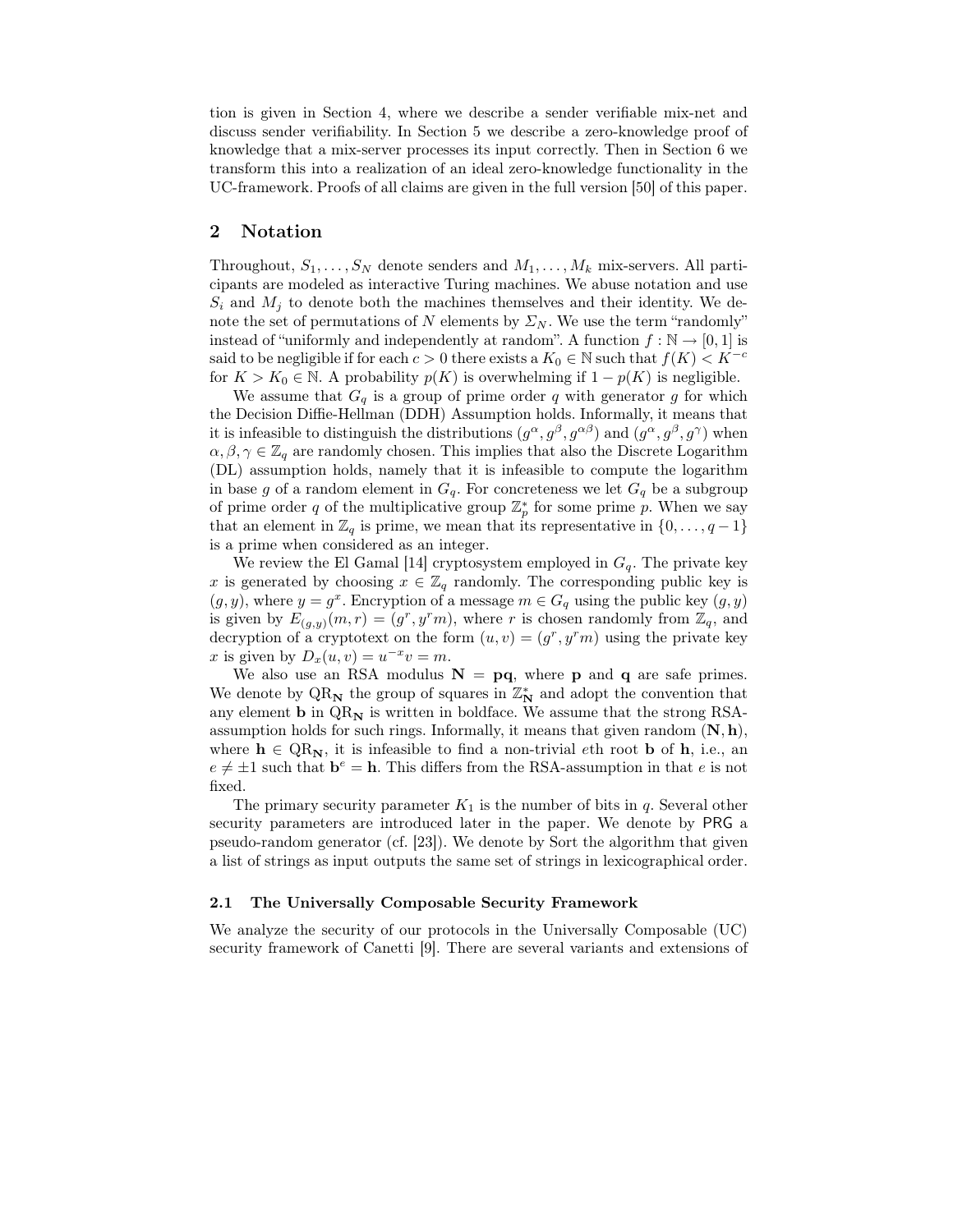this framework, but we consider a plain model with asynchronous authenticated communication. In the full version [50] we give a formal definition of this model. Here we only indicate how our notation differs from the standard [9].

The notion of a communication model,  $C_{\mathcal{I}}$ , used below is not explicit in Canetti [9]. It works as a router between participants and between participants and ideal functionalities. Given the input  $((A_1, B_1, C_1, \ldots), \ldots, (A_s, B_s, C_s, \ldots))$ it interprets  $A_j$  as the receiver of  $(B_j, C_j, \ldots)$ . The adversary cannot read the correspondence with ideal functionalities, but it has full control over when a message is delivered.

Our results hold for both blocking and non-blocking adversaries, where a blocking adversary is allowed to block the delivery of a message indefinitely.

**Definition 1.** We define  $M_l$  to be the set of static adversaries that corrupt *less than* l *out of* k *participants of the mix-server type, and arbitrarily many participants of the sender type.*

Throughout we implicitly assume that a message handed to an ideal functionality that is not on the form prescribed in its definition is returned to the sender immediately. In particular this includes verifying membership in  $G_q$  when appropriate. We use the same convention for definitions of protocols.

## 3 The Ideal Mix-Net

Although other definitions of security of mix-nets have been proposed, the most natural definition is given by Wikström [49] in the UC-framework. He formalizes a trusted party that waits for messages from senders, and then when a majority of the mix-servers request it, outputs these messages but in lexicographical order. For simplicity it accepts only one input from each sender. We prove security relative this functionality.

**Functionality 1 (Mix-Net).** The ideal functionality for a  $mix-net$ ,  $\mathcal{F}_{MN}$ , running with mix-servers  $M_1, \ldots, M_k$ , senders  $S_1, \ldots, S_N$ , and ideal adversary S proceeds as follows

- 1. Initialize a list  $L = \emptyset$ , and set  $J_P = \emptyset$  and  $J_M = \emptyset$ .
- 2. Repeatedly wait for new inputs and do
	- (a) Suppose  $(S_i, \texttt{Send}, m_i), m_i \in G_q$ , is received from  $C_{\mathcal{I}}$ . If  $i \notin J_P$ , set  $J_P \leftarrow J_P \cup \{i\}$ , and append  $m_i$  to L. Then hand  $(S, S_i, \text{Send})$  to  $\mathcal{C_I}$ .
	- (b) Suppose  $(M_j, \text{Run})$  is received from  $\mathcal{C}_{\mathcal{I}}$ . Set  $J_M \leftarrow J_M \cup \{j\}$ . If  $|J_M| >$  $k/2$ , then sort the list L lexicographically to form a list L', hand  $((\mathcal{S}, M_j, \text{Output}, L'), \{(M_l, \text{Output}, L')\}_{l=1}^k)$  to  $\mathcal{C}_{\mathcal{I}}$  and ignore further mes-<br>same Otherwise, hand  $\mathcal{C}_{\mathcal{I}}$  the list  $(S, M, \text{ Run})$ sages. Otherwise, hand  $C_{\mathcal{I}}$  the list  $(\mathcal{S}, M_i, \text{Run})$ .

## 4 A Sender Verifiable El Gamal Based Mix-Net

In recent El Gamal based mix-nets, e.g. [38,20,49], the mix-servers form a chain, and each mix-server randomly permutes, partially decrypts, and *re-encrypts* the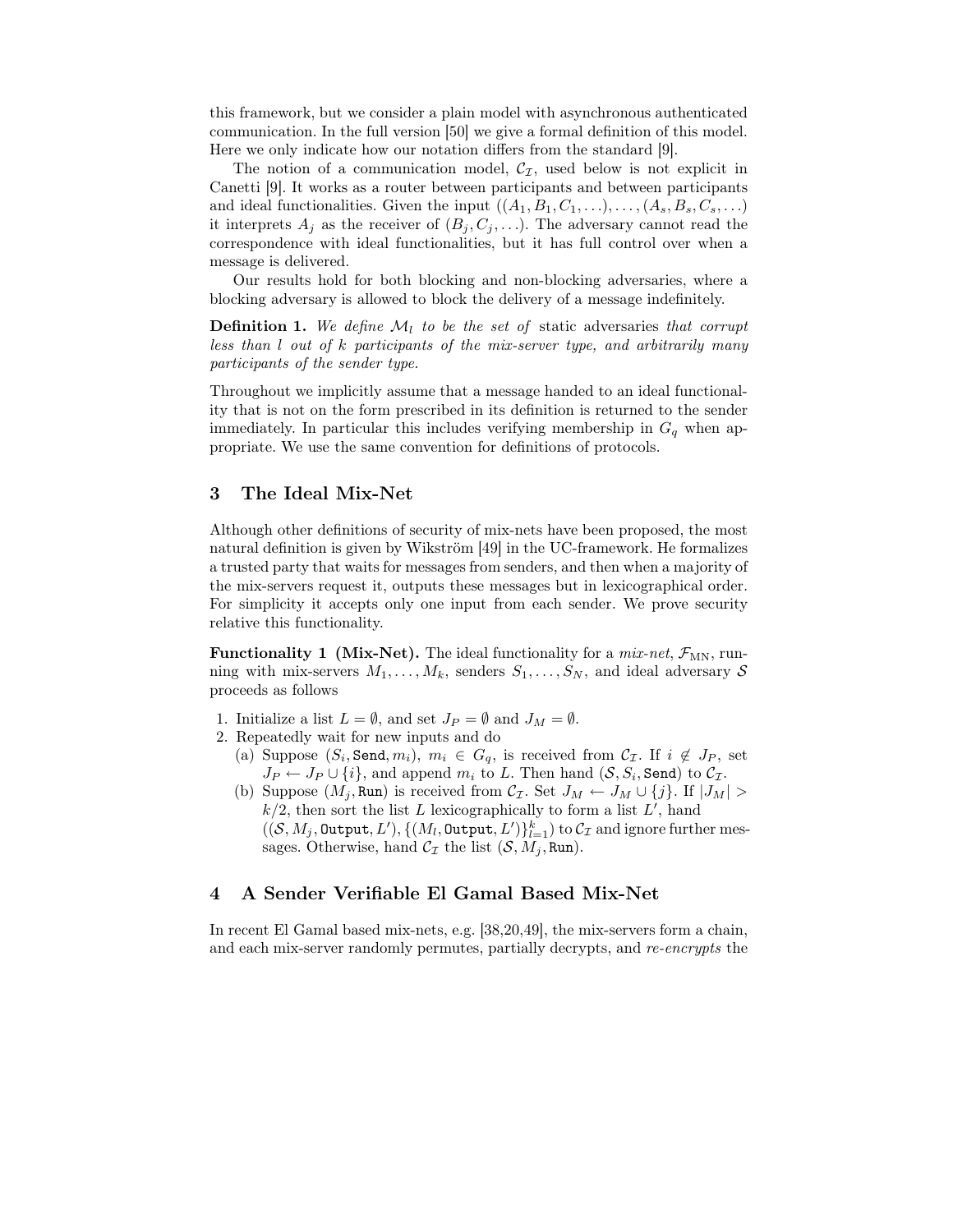output of the previous mix-server. In older constructions decryption is instead carried out jointly at the end of the chain. Our construction is different in that each mix-server *partially decrypts* and *sorts* the output of the previous mixserver. Thus, no cryptotext is re-encrypted and the permutation is not random, but determined by the lexicographical order of the cryptotexts.

Let us consider why re-encryption is often considered necessary. In several previous mix-nets each mix-server  $M_j$  holds a secret key  $x_j \in \mathbb{Z}_q$  corresponding to a public key  $y_j = g^{x_j}$ . A joint public key  $y = \prod_{j=1}^k y_j$  is used by a sender  $S_i$ <br>to compute a cryptotext  $(y_0, y_0) = (g^{r_i} y_i^{r_i} m_i)$  of a message m, for a random to compute a cryptotext  $(u_{0,i}, v_{0,i})=(g^{r_i}, y^{r_i}m_i)$  of a message  $m_i$  for a random  $r_i \in \mathbb{Z}_q$ . The mix-servers take turns and compute

$$
(u_{j,i}, v_{j,i})_{i=1}^N = \left(g^{s_{j,i}}u_{j-1,\pi_j(i)}, \left(\prod_{l=j+1}^k y_l\right)^{s_{j,i}} v_{j-1,\pi_j(i)}/u_{j-1,\pi_j(i)}^{x_j}\right)_{i=1}^N,
$$

for random  $s_{j,i} \in \mathbb{Z}_q$  and  $\pi_j \in \Sigma_N$ , i.e., each mix-server permutes, partially decrypts and re-encrypts its input. In the end  $(v_{k,i})_{i=1}^N = (m_{\pi(i)})_{i=1}^N$  for some<br>random joint permutation  $\pi$ . The reason that re-encryption is necessary with random joint permutation  $\pi$ . The reason that re-encryption is necessary with this type of scheme is that otherwise the first component  $u_{0,i}$  of each cryptotext remains unchanged during the transformation, which allows anybody to break the anonymity of all senders. For the older type of construction it is obvious why re-encryption is necessary.

#### 4.1 Our Modification

We modify the El Gamal cryptosystem to ensure that also the first component  $u_{j-1,i}$  is changed during partial decryption. Each mix-server is given a secret key  $(w_j, x_j) \in \mathbb{Z}_q^2$  and a corresponding public key  $(z_j, y_j) = (g^{w_j}, g^{x_j})$ . To partially decrypt and permute its input it computes

$$
(u_{j-1,i}^{1/w_j}, v_{j-1,i}u_{j-1,i}^{-x_j/w_j})_{i=1}^N , \qquad (1)
$$

from  $L_{j-1}$ , and sorts the result lexicographically. The result is denoted by  $L_j =$  $(u_{j,i}, v_{j,i})_{i=1}^N$ . Note that both components of each cryptotext are transformed<br>using the secret key of the mix server. For this transformation to make any using the secret key of the mix-server. For this transformation to make any sense we must also modify the way the joint key is formed. We define

$$
(Z_{k+1}, Y_{k+1}) = (g, 1)
$$
 and  $(Z_j, Y_j) = (Z_{j+1}^{w_j}, Y_{j+1}Z_{j+1}^{x_j})$ . (2)

The joint keys must be computed jointly by the mix-servers. A sender encrypts its message using the public key  $(Z_1, Y_1)$ , i.e.,  $(u_{0,i}, v_{0,i})=(Z_1^{r_i}, Y_1^{r_i}m_i)$  for some<br>random  $r_i$ . The structure of the keys are chosen such that a cruptotext on the random  $r_i$ . The structure of the keys are chosen such that a cryptotext on the form  $(u_{j-1,i}, v_{j-1,i}) = (Z_j^{r_i}, Y_j^{r_i} m_i)$  given as input to mix-server  $M_j$  satisfies

$$
(u_{j-1,i}^{1/w_j}, v_{j-1,i}u_{j-1,i}^{-x_j/w_j}) = (Z_j^{r_i/w_j}, Y_j^{r_i}Z_j^{-r_ix_j/w_j}m_i)
$$
  
= 
$$
((Z_j^{1/w_j})^{r_i}, (Y_jZ_j^{-x_j/w_j})^{r_i}m_i) = (Z_{j+1}^{r_i}, Y_{j+1}^{r_i}m_i) .
$$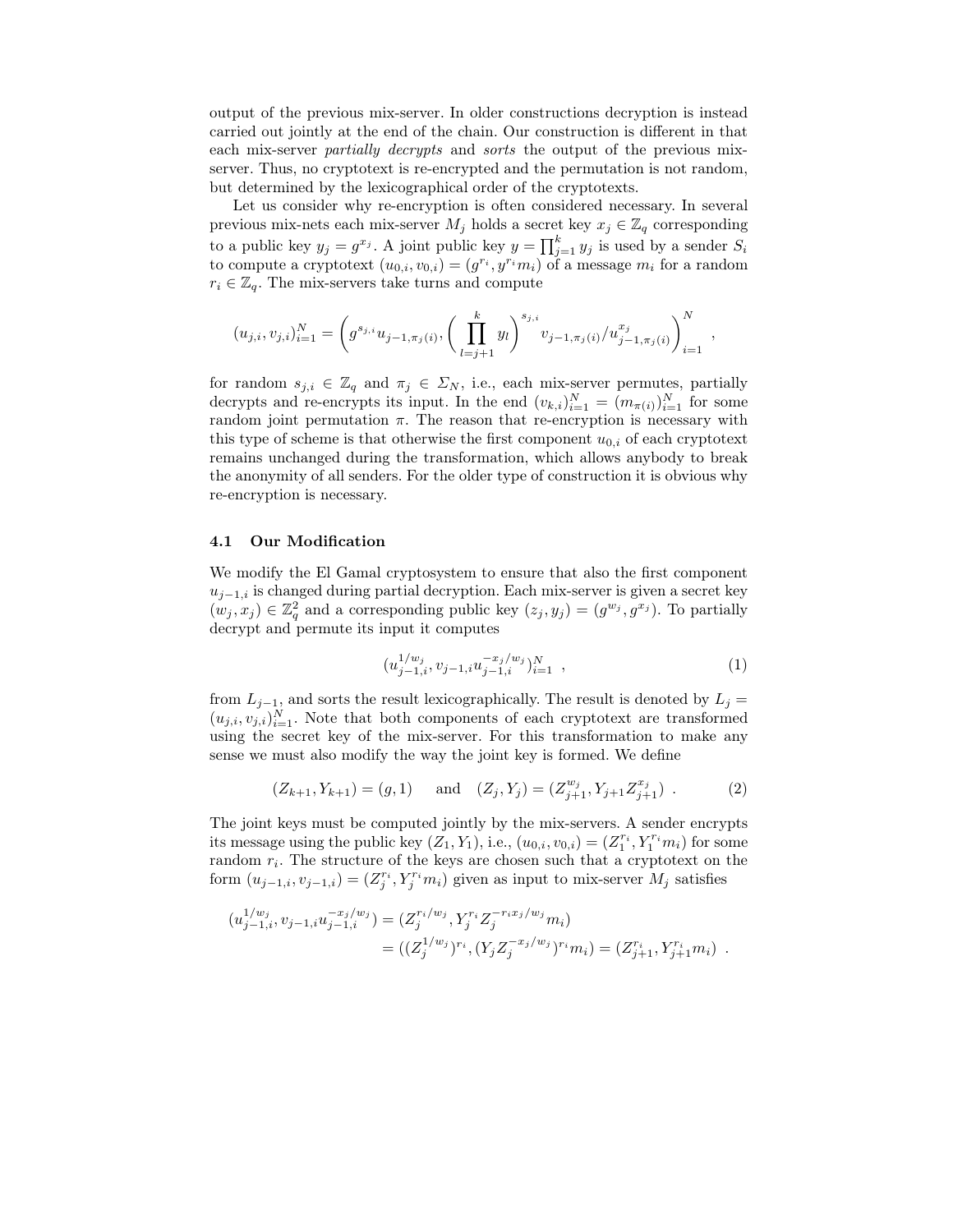Thus, each mix-server  $M_i$  transforms a cryptotext  $(u_{i-1,i}, v_{i-1,i})$  encrypted with the public key  $(Z_j, Y_j)$  into a cryptotext  $(u_{j,i}, v_{j,i})$  encrypted with the public key  $(Z_{j+1}, Y_{j+1})$ . Note that Sort $(\{v_{k,i}\}_{i=1}^N) = \text{Sort}(\{m_i\}_{i=1}^N)$ , since  $Y_{k+1} = 1$ .<br>There are sourced somingly outwalent ways to set up the scheme by

There are several seemingly equivalent ways to set up the scheme, but some of these do not allow a reduction of the security of the mix-net to the DDHassumption. The relation in Equation (1) is carefully chosen to allow a reduction.

#### 4.2 Sender Verifiability

An important consequence of our modification is that a sender can compute  $(Z_{j+1}^{r_i}, Y_{j+1}^{r_i}m_i)$  and verify that this pair is contained in  $L_j$  for  $j = 1, \ldots, k$ .<br>Furthermore, if this is not the case the sender can easily prove to any outsider Furthermore, if this is not the case the sender can easily prove to any outsider which mix-server behaved incorrectly. We call this *sender verifiability*, since it allows a sender to verify that its cryptotext is processed correctly by the mixservers. This is not a new property. In fact Chaum's original construction [10] has this property, but our construction is the first provably secure scheme with this property.

We think that sender verifiability is an important property that deserves more attention. The verification process is unconditional and easily explained to anybody with only a modest background in mathematics, and a verification program can be implemented with little skills in programming. This means that in the main application of mix-nets, electronic elections, a sender can convince herself that her vote was processed correctly. We stress that this verification does not guarantee anonymity or correct processing of any other cryptotext. Thus, a proof of the overall security of the mix-net is still required.

The reader may worry that sender verifiability allows a voter to point out its vote to a coercer. This is the case, but the sender can do this in previous mix-nets as well by pointing at its message in the original list  $L_0$  of cryptotexts and revealing the randomness used during encryption, so this problem is not specific to our scheme. Furthermore, our scheme becomes coercion-free whenever the sender does not know the randomness of its cryptotext, as other El Gamal based mix-nets, but sender verifiability is then lost.

#### 4.3 A Technical Advantage

There is also an important technical consequence of the lack of re-encryption in the mixing process. The witness of our shuffle relation consists of a pair  $(w_i, x_i)$ , which makes it easy to turn our proof of knowledge into a secure realization of the ideal functionality  $\mathcal{F}_{\text{ZK}}^{\text{R}_{\text{DP}}}$ . This should be contrasted with all previous shuffle<br>relations, where the witness contains a long list of random exponents used to relations, where the witness contains a long list of random exponents used to re-encrypt the input that must somehow be extracted by the ideal adversary in the UC-setting.

A potential alternative to our approach is to formalize the proof of a shuffle as a proof of membership [7] in the UC-framework. However, a proof of membership is not sufficient for the older constructions where decryption is carried out jointly at the end of the mixing chain. The problem is that the adversary could corrupt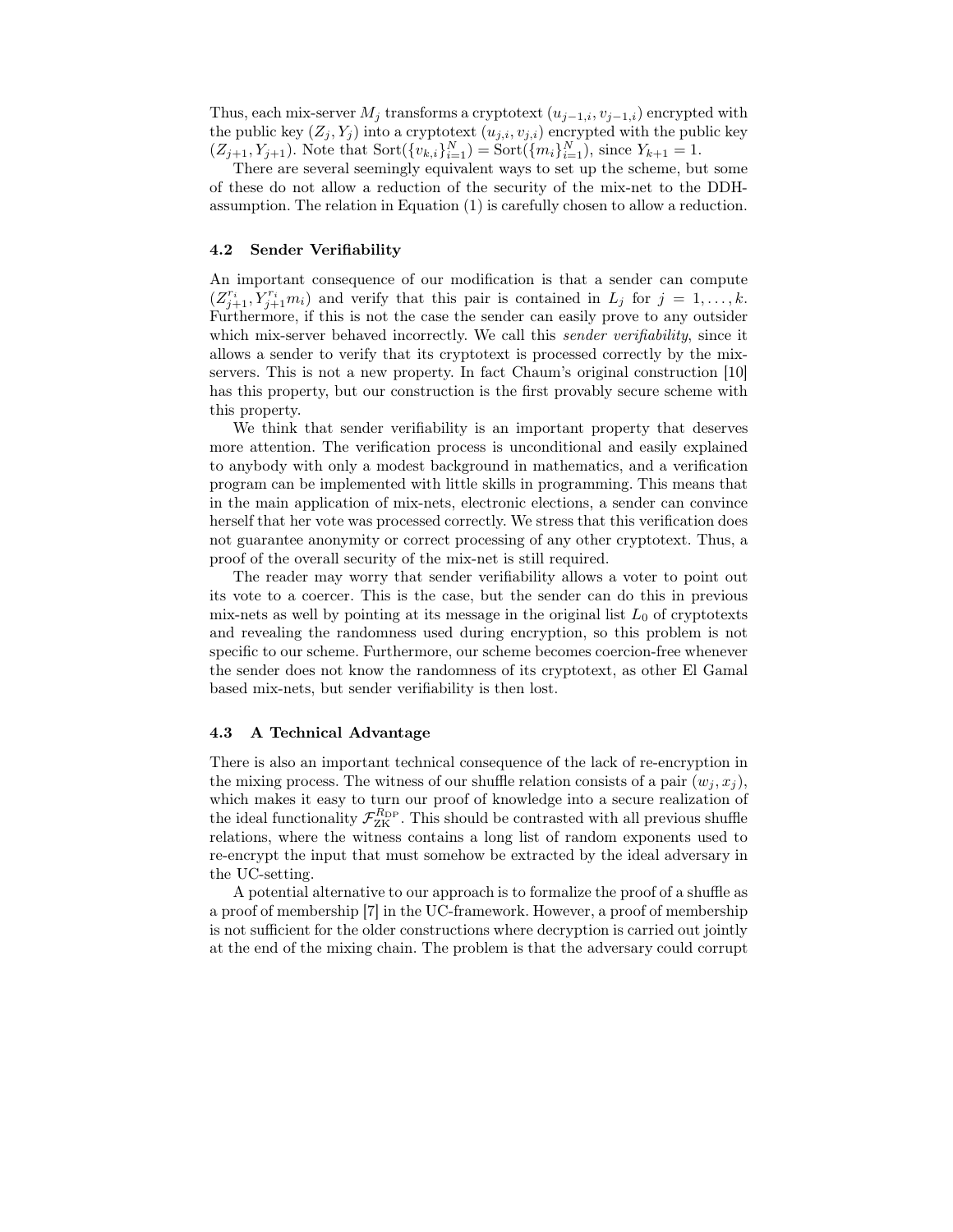the last mix-server  $M_k$  and instruct it to output  $L_0$  instead of a re-encryption and permutation of  $L_{k-1}$ . This would obviously break the anonymity of all senders. The malicious behavior is not detected, since the ideal proof of membership only expects an element in the language and no witness from corrupted parties, and  $L_0$  is a re-encryption and permutation of  $L_{k-1}$ . Interestingly, it seems that the adversary cannot attack the real protocol if the proof of membership of a correct shuffle is implemented using a proof of knowledge in the classical sense.

It is an open question if a proof of membership suffices for mix-nets where each mix-server *partially decrypts* and then re-encrypts and permutes its input.

#### 4.4 Preliminaries

We describe the mix-net in a hybrid model as defined in the UC-framework. This means that the mix-servers and senders have access to a set of ideal functionalities introduced in this section. We assume the existence of an authenticated bulletin board. All parties can write to it, but no party can erase any message from it. A formal definition is given in [49,50]. We also assume an ideal functionality corresponding to the key set-up sketched in Section 4.1. This is given below.

Functionality 2 (Special El Gamal Secret Key Sharing). The ideal *Special El Gamal Secret Key Sharing over*  $G_q$ ,  $\mathcal{F}_{SKS}$ , with mix-servers  $M_1, \ldots, M_k$ , senders  $S_1, \ldots, S_N$ , and ideal adversary S.

- 1. Initialize sets  $J_j = \emptyset$  for  $j = 0, \ldots, k$ .
- 2. Until  $|J_0| = k$ , repeatedly wait for inputs. If  $(M_j, MyKey, w_j, x_j)$  is received from  $C_{\mathcal{I}}$  such that  $w_j, x_j \in \mathbb{Z}_q$  and  $j \notin J_0$ . Set  $J_0 \leftarrow J_0 \cup \{j\}$  compute  $z_j = g^{w_j}$  and  $y_j = g^{x_j}$ , and hand  $(S, \text{PublicKey}, M_j, w_j, z_j)$  to  $\mathcal{C}_{\mathcal{I}}$ .
- 3. Set  $(Z_{k+1}, Y_{k+1}) = (g, 1)$  and  $(Z_j, Y_j) = (Z_{j+1}, Y_{j+1} Z_{j+1}^k)$ . Then hand  $((\mathcal{S}, \text{Publickeys}, (Z_j, Y_j, z_j, y_j)_{j=1}^k), \{(S_i, \text{Publickeys}, (Z_j, Y_j, z_j, y_j)_{j=1}^k)\}_{i=1}^N,$  $\{(M_l, \text{Keys}, w_l, x_l, (Z_j, Y_j, z_j, y_j)_{j=1}^k)\}_{l=1}^k$  to  $\mathcal{C}_{\mathcal{I}}$ .<br>Until  $|L_l| = k$  repeatedly wait for inputs If  $(l)$
- 4. Until  $|J_0| = k$ , repeatedly wait for inputs. If  $(M_j, \text{Recover}, M_l)$  is received<br>from  $\mathcal{C}$  and  $L_{j+1}$ ,  $L_{j+1}$ ,  $L_{j+1}$ ,  $L_{j+1}$ ,  $L_{j+1}$ ,  $L_{j+1}$ ,  $L_{j+1}$ ,  $L_{j+1}$ ,  $L_{j+1}$ ,  $L_{j+1}$ ,  $L_{j+1}$ ,  $L_{j+1}$ ,  $L_{j+$ from  $\mathcal{C}_{\mathcal{I}}$ , set  $J_l \leftarrow J_l \cup \{j\}$ . If  $|J_l| > k/2$ , then hand  $((\mathcal{S},$  Recovered,  $M_l, w_l, x_l)$ ,  $\{(M_j, \text{Recovered}, M_l, w_l, x_l)\}_{j=1}^k$  to  $C_{\mathcal{I}}$ , and otherwise hand  $(S, M, \text{Recovery}, M)$  to  $C_{\mathcal{I}}$  $(\mathcal{S}, M_j,$  Recover,  $M_l)$  to  $\mathcal{C}_{\mathcal{I}}$ .

The above functionality can be securely realized by letting each mix-server secret share its secret key using Feldman's [15] verifiable secret sharing scheme. Note that the functionality explicitly allows corrupted mix-servers to choose their keys in a way that depends on the public keys of uncorrupted mix-servers. The special joint keys would then be computed iteratively using Equation (2), and during this process each mix-server would prove that it does this correctly using standard methods.

Each mix-server partially decrypts each cryptotext and sorts the resulting cryptotexts. Thus, proving correct behavior corresponds to proving knowledge of a secret key  $(w, x)$  such that the cryptotexts  $(u_i, v_i)$  input to a mix-server are related to the cryptotexts  $(u'_i, v'_i)$  it outputs by the following relation.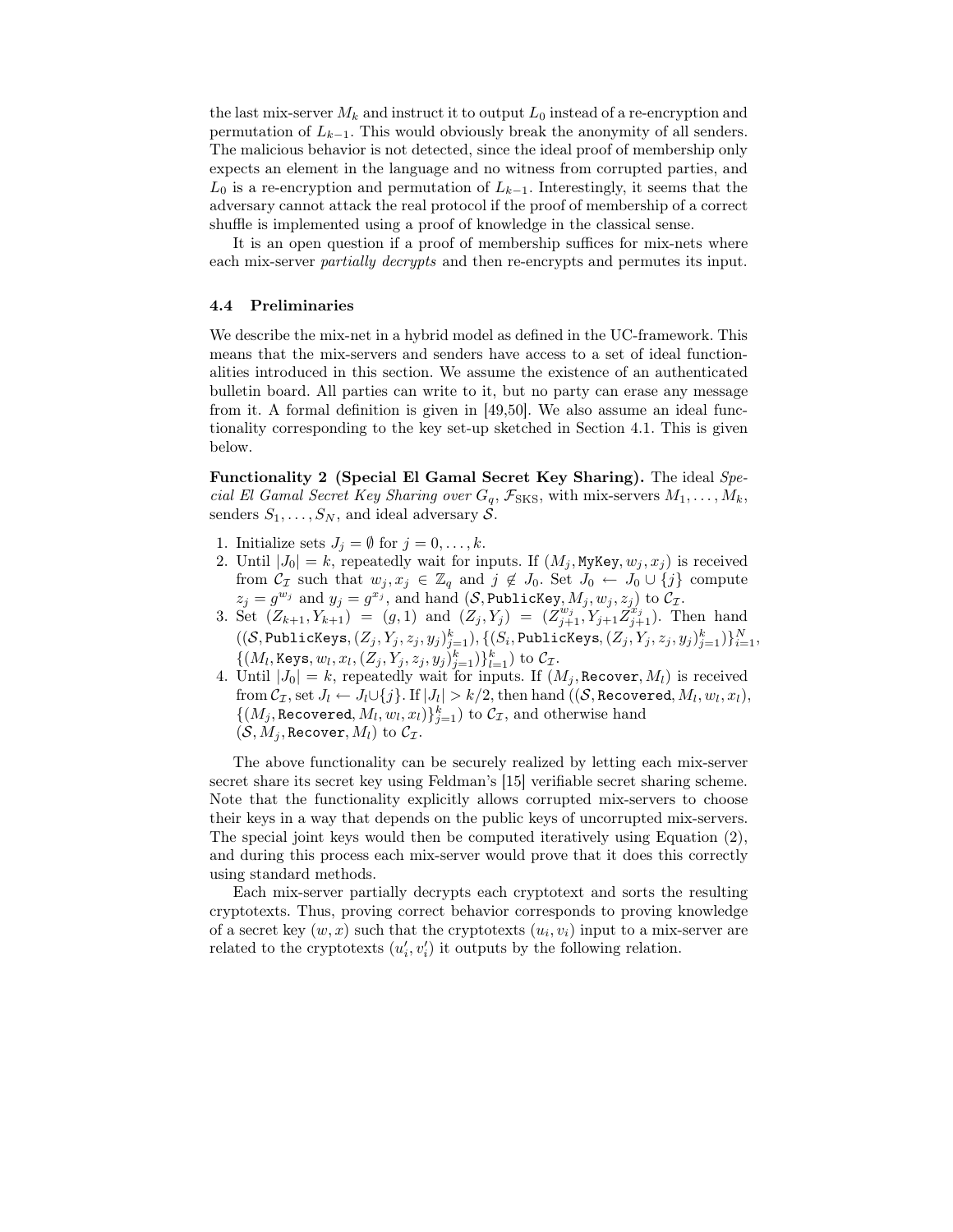Definition 2 (Knowledge of Correct Decryption-Permutation). *Define for each N a relation*  $R_{\text{DP}} \subset (G_q^3 \times G_q^{2N} \times G_q^{2N}) \times (\mathbb{Z}_q \times \mathbb{Z}_q)$ , by

$$
((g, z, y, \{(u_i, v_i)\}_{i=1}^N, \{(u'_i, v'_i)\}_{i=1}^N), (w, x)) \in R_{\text{DP}}
$$

*precisely when*  $z = g^w$ ,  $y = g^x$  and  $(u'_i, v'_i) = (u_{\pi(i)}^{1/w}, v_{\pi(i)} u_{\pi(i)}^{-x/w})$  for  $i = 1, ..., N$ *and*  $\pi \in \Sigma_N$  *such that the list*  $\{(u'_i, v'_i)\}_{i=1}^N$  *is sorted lexicographically.* 

To avoid a large class of "relation attacks" [44,43,48] no sender can be allowed to construct a cryptotext of a message related to the message encrypted by some other sender. Thus, each sender is required to prove knowledge of the randomness it uses to form its cryptotexts. This corresponds to the following relation.

**Definition 3 (Knowledge of Cleartext).** *Define a relation*  $R_C \subset G_q^4 \times \mathbb{Z}_q$  by  $((Z, Y, u, v), r) \in R_{\mathbb{C}}$  precisely when  $\log_Z u = r$ .

Formally, we need a secure realization of the following functionality parameterized by the above relations.

Functionality 3 (Zero-Knowledge Proof of Knowledge). Let  $\mathcal L$  be a language given by a binary relation R. The ideal *zero-knowledge proof of knowledge* functionality  $\mathcal{F}_{ZK}^R$  of a witness w to an element  $x \in \mathcal{L}$ , running with parties  $P$ .  $P_1,\ldots,P_k$ 

- 1. Upon receipt of  $(P_i, \text{Prover}, x, w)$  from  $\mathcal{C}_{\mathcal{I}}$ , store w under the tag  $(P_i, x)$ , and hand  $(S, P_i, \text{Prover}, x, R(x, w))$  to  $C_{\mathcal{I}}$ .
- 2. Upon receipt of  $(M_i, \mathbf{Question}, P_i, x)$  from  $C_{\mathcal{I}}$ , let w be the string stored under the tag  $(P_i, x)$  (the empty string if nothing is stored), and hand  $((\mathcal{S}, M_j, \texttt{Verifier}, P_i, x, R(x, w)), (M_j, \texttt{Verifier}, P_i, R(x, w)))$  to  $\mathcal{C_I}$ .

In [49] a secure realization  $\pi_{\rm C}$  of  $\mathcal{F}_{\rm ZK}^{\rm R_C}$  is given, under the DDH-assumption, ch is secure against  $M_{\rm X}$  and versions which is secure against  $\mathcal{M}_{k/2}$ -adversaries.

The functionality  $\mathcal{F}_{\text{ZK}}^{\text{R}_{\text{DP}}}$  is securely realized in Section 6.

#### 4.5 The Mix-Net

We now give the details of our mix-net. It executes in a hybrid model with access to the ideal functionalities described above.

**Protocol 1** (Mix-Net). The mix-net protocol  $\pi_{MN} = (S_1, \ldots, S_N, M_1, \ldots, M_k)$ consists of senders  $S_i$ , and mix-servers  $M_i$ .

SENDER  $S_i$ . Each sender  $S_i$  proceeds as follows.

- 
- 1. Wait for (PublicKeys,  $(Z_j, Y_j, z_j, y_j)_{j=1}^k$ ) from  $\mathcal{F}_{SKS}$ .<br>2. Wait for an input (Send,  $m_i$ ),  $m_i \in G_q$ . Then choose  $r_i \in \mathbb{Z}_q$  randomly and compute  $(u_i, v_i) = E_{(Z_1, Y_1)}(m_i, r_i) = (Z_1^{r_i}, Y_1^{r_i}m_i)$ . Then hand (Prover,  $(Z_1, Y_1, u_i, v_i), r_i)$  to  $\mathcal{F}_{\textrm{ZK}}^{R_C}$ , and hand (Write,  $(u_i, v_i)$ ) to  $\mathcal{F}_{\textrm{BB}}$ .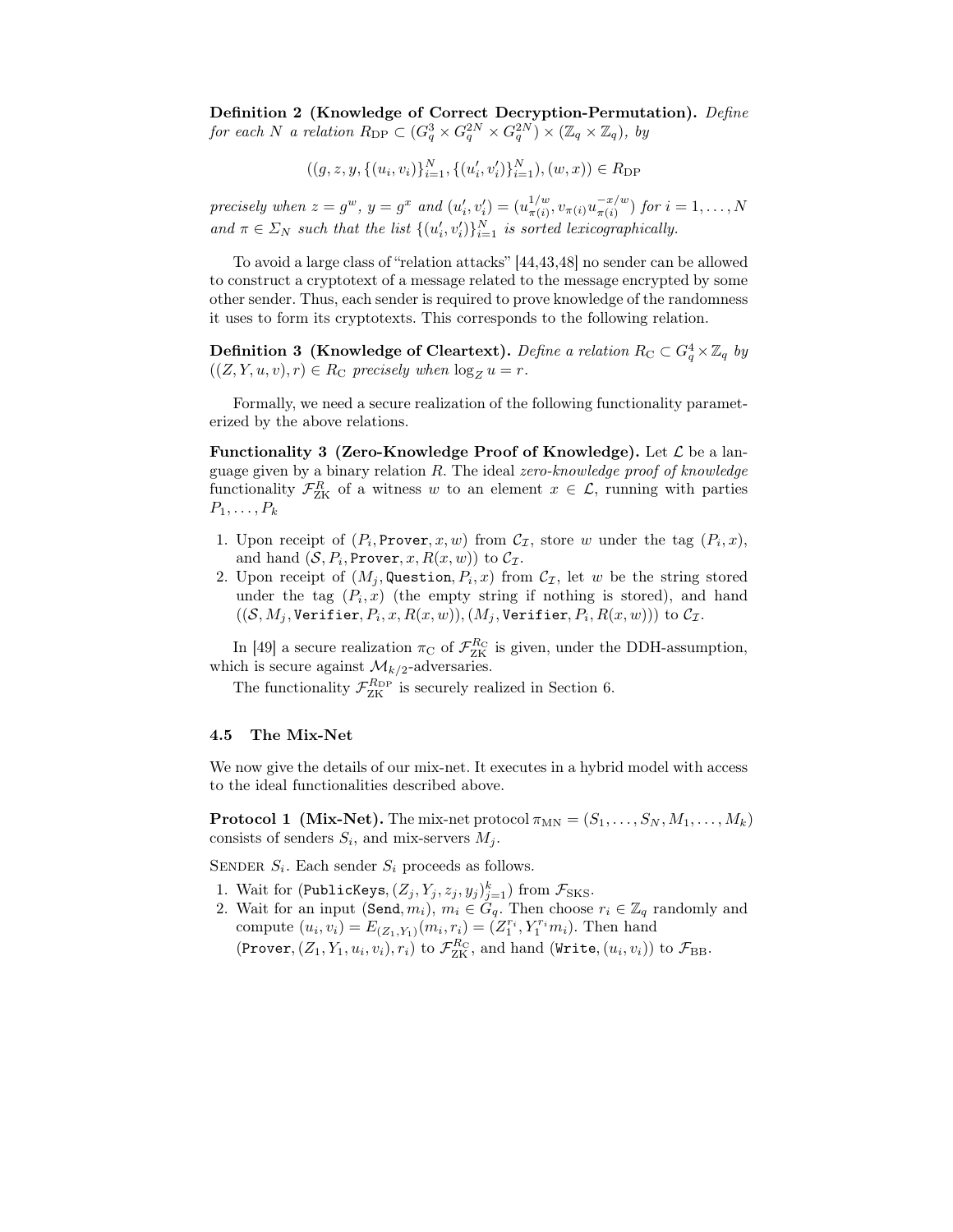MIX-SERVER  $M_i$ . Each mix-server  $M_i$  proceeds as follows.

- 1. Choose  $w_j, x_j \in \mathbb{Z}_q$  randomly and hand (MyKey,  $w_j, x_j$ ) to  $\mathcal{F}_{SKS}$ .
- 2. Wait for  $(\text{Keys}, (w_j, x_j), (Z_j, Y_j, z_j, y_j)_{j=1}^k)$  from  $\mathcal{F}_{SKS}$ , where  $w_j, x_j \in \mathbb{Z}_q$ and  $Z_j, Y_j, z_j, y_j \in G_q$ .
- 3. Wait for an input (Run), and then hand (Write, Run) to  $\mathcal{F}_{\text{BB}}$ .
- 4. Wait until more than  $k/2$  different mix-servers have written Run on  $\mathcal{F}_{\text{BB}}$ , and let the last entry of this type be  $(c_{\text{Run}}, M_i, \text{Run})$ .
- 5. Form the list  $L_* = \{(u_\gamma, v_\gamma)\}_{\gamma \in I_*}$ , for some index set  $I_*$ , by choosing for  $\gamma = 1, \ldots, N$  the entry  $(c, S_{\gamma}, (u_{\gamma}, v_{\gamma}))$  on  $\mathcal{F}_{BB}$  with the smallest  $c < c_{\text{run}}$ such that  $u_{\gamma}, v_{\gamma} \in G_q$ , if present.
- 6. For each  $\gamma \in I_*$  do the following,
	- (a) Hand (Question,  $S_{\gamma}$ ,  $(Z_1, Y_1, u_{\gamma}, v_{\gamma})$ ) to  $\mathcal{F}_{\text{ZK}}^{\text{R}_{\text{C}}}$ .<br>(b) Weit for (Meritian  $S_{\gamma}$ , b) from  $\mathcal{F}_{\text{RC}}^{\text{R}_{\text{C}}}$ .
	- (b) Wait for (Verifier,  $S_{\gamma}, b_{\gamma}$ ) from  $\mathcal{F}_{\text{ZK}}^{\text{R}_{\text{C}}}$ .<br>Then fame  $I_{\text{C}}$  ((c)  $\sum_{N} N'_{\text{C}}$  consisting

Then form  $L_0 = \{(u_{0,i}, v_{0,i})\}_{i=1}^{N'}$  consisting of pairs  $(u_\gamma, v_\gamma)$  such that  $b_\gamma = 1$ .<br>For  $l = 1$ ,  $k$  do 7. For  $l = 1, \ldots, k$  do

- (a) If  $l \neq j$ , then do
	- i. Wait until an entry  $(c, M_l, (List, L_l))$  appears on  $\mathcal{F}_{BB}$ , where  $L_l$  is on the form  $\{(u_{l,i}, v_{l,i})\}_{i=1}^{N'}$  $\sum_{i=1}^{N'}$  for  $u_{l,i}, v_{l,i} \in G_q$ .
	- ii. Hand (Question,  $M_l$ ,  $(g, z_l, y_l, L_{l-1}, L_l)$ ) to  $\mathcal{F}_{ZK}^{R_{\text{DP}}}$ , and wait for<br>
	(Verifier,  $M_l$ ,  $b_l$ ) from  $\mathcal{F}_{ZK}^{R_{\text{DP}}}$ .<br>
	ii If  $h_l = 0$ , then hand (Becover  $M_l$ ) to  $\mathcal{F}_{ZK}$  and wait for
	- iii. If  $b_l = 0$ , then hand (Recover,  $M_l$ ) to  $\mathcal{F}_{SKS}$ , and wait for (Recovered,  $M_l$ ,  $(w_l, x_l)$ ) from  $\mathcal{F}_{SKS}$ . Then compute

$$
L_l = \{ (u_{l,i}, v_{l,i}) \}_{i=1}^{N'} = \text{Sort}(\{ (u_{l-1,i}^{1/w_l}, v_{l-1,i} u_{l-1,i}^{-x_l/w_l}) \}_{i=1}^{N'} )
$$

(b) If  $l = j$ , then compute

$$
L_j = \{(u_{j,i}, v_{j,i})\}_{i=1}^{N'} = \text{Sort}(\{(u_{j-1,i}^{1/w_j}, v_{j-1,i}u_{j-1,i}^{-x_j/w_j})\}_{i=1}^{N'}) ,
$$

Finally hand (Prover,  $(g, z_j, y_j, L_{j-1}, L_j)$ ,  $(w_j, x_j)$ ) to  $\mathcal{F}_{\text{ZK}}^{\text{R}_{\text{DP}}}$ , and hand  $(W \text{rit } L)$ ) to  $\mathcal{F}_{\text{DP}}$ (Write,  $(List, L_j)$ ) to  $\mathcal{F}_{BB}$ .

8. Output  $(\text{Output}, \text{Sort}(\{v_{k,i}\}_{i=1}^{N'})).$ 

**Theorem 1.** *The ideal functionality*  $\mathcal{F}_{MN}$  *is securely realized by*  $\pi_{MN}$  *in the*  $(\mathcal{F}_{BB}, \mathcal{F}_{SKS}, \mathcal{F}_{CK}^{R_{CP}}, \mathcal{F}_{SKP}^{R_{DP}})$ -hybrid model with respect to  $\mathcal{M}_{k/2}$ -adversaries under<br>the DDH-assumption in C *the DDH-assumption in*  $G_q$ .

## 5 A New Efficient Proof of a Shuffle

We want to securely realize the ideal functionality  $\mathcal{F}_{\text{ZK}}^{R_{\text{DP}}}$ . It turns out that a useful step in this direction is to construct a statistical zero-knowledge proof for useful step in this direction is to construct a statistical zero-knowledge proof for the relation  $R_{\text{DP}}$ , i.e., a proof of the decryption-permutation shuffle. First we explain the key ideas in our approach. Then we give a detailed description of our protocol. Finally, we explain how it can be turned into a public coin protocol.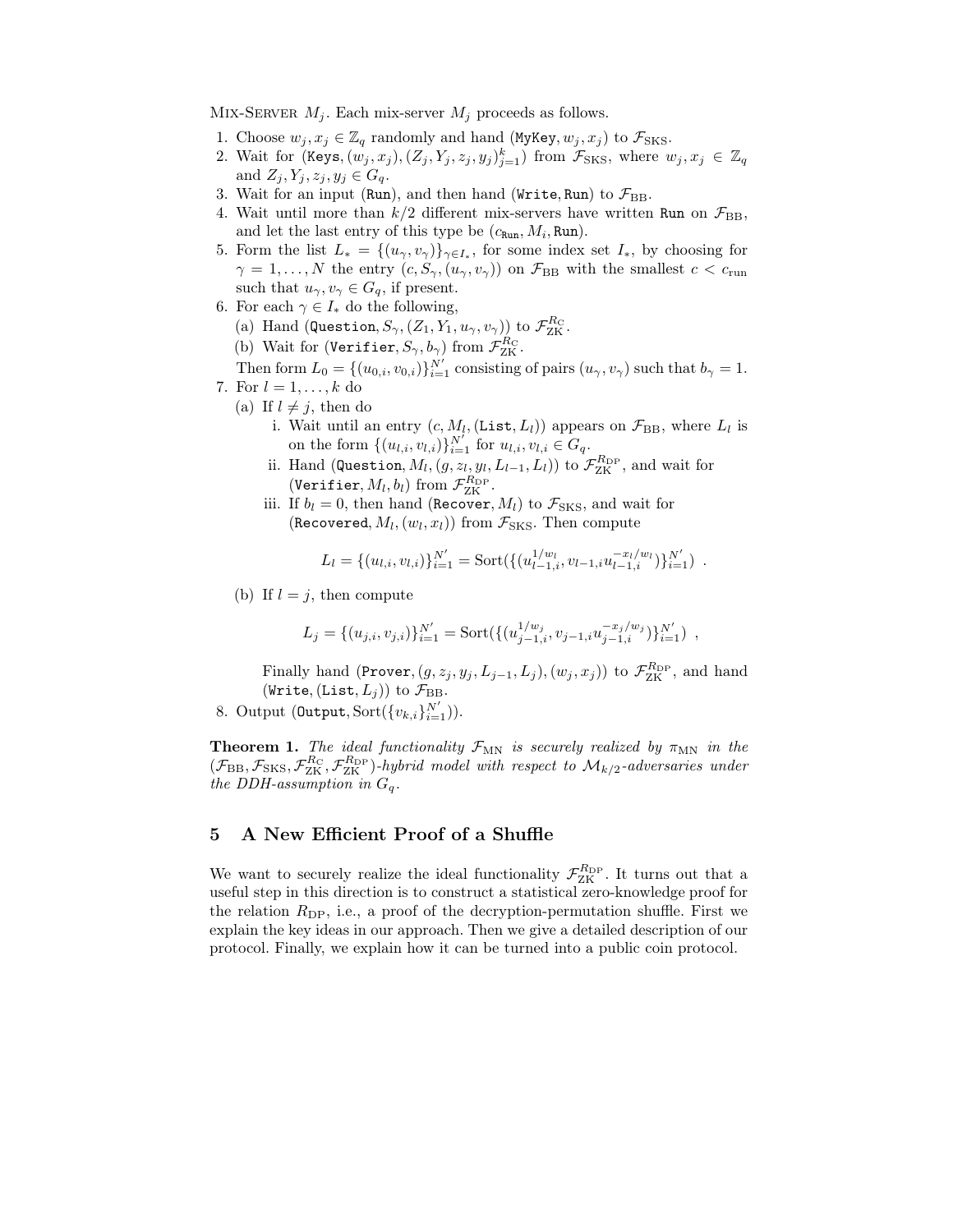#### 5.1 Our Approach

The protocol for proving the relation  $R_{\text{DP}}$  is complex, but the underlying ideas are simple. To simplify the exposition we follow Neff [37,38] and consider the problem of proving that a list of elements in  $G_q$  are exponentiated and permuted. More precisely, let  $y, u_1, \ldots, u_N, u'_1, \ldots, u'_N \in G_q$  be defined by  $y = g^x$  and  $u' = u^x$  for a pormutation  $\pi$ . Only the prover knows  $x$  and  $\pi$  and it must  $u'_i = u^x_{\pi(i)}$  for a permutation  $\pi$ . Only the prover knows x and  $\pi$  and it must<br>show that the elements satisfy such a relation. We also omit numerous technical show that the elements satisfy such a relation. We also omit numerous technical details. In particular we remove several blinding factors, hence the protocols are not zero-knowledge as sketched here.

Extraction Using Linear Independence. The verifier chooses a list  $P =$  $(p_i)_{i=1}^N \in \mathbb{Z}_q^N$  of random primes and computes  $U = \prod_{i=1}^N u_i^{p_i}$ . Then it requests that the prover computes  $U' = \prod_{i=1}^{N} (u'_i)^{p_{\pi(i)}},$  proves that  $U' = U^x$  and that it<br>linearly a normalization  $\pi$  such that  $U'$ knows a permutation  $\pi$  such that  $U' = \prod_{i=1}^{N} (u'_i)^{p_{\pi(i)}}$ .<br>The idea is then that if a prover succeeds in doing to

The idea is then that if a prover succeeds in doing this it can be rewound and run several times with different random vectors  $P_j$ , giving different  $U_j$  and  $U'_j$ , until a set  $P_1, \ldots, P_N$  of linearly independent vectors in  $\mathbb{Z}_q^N$  are found. Linear independence implies that there are coefficients  $a_{l,j} \in \mathbb{Z}_q$  such that  $\sum_{j=1}^{N} a_{l,j} P_j$  equals the *l*<sup>th</sup> unity vector  $e_i$ , i.e., the vector with a one in the *l*<sup>th</sup> position and equals the *l*th unity vector  $e_l$ , i.e., the vector with a one in the *l*th position and all other elements zero. We would then like to conclude that

$$
u_l^x = \left(\prod_{j=1}^N U_j^{a_{l,j}}\right)^x = \prod_{j=1}^N (U'_j)^{a_{l,j}} = \prod_{j=1}^N \left(\prod_{i=1}^N (u'_i)^{p_{j,\pi^{-1}(i)}}\right)^{a_{l,j}} = u'_{\pi(l)},\tag{3}
$$

since that would imply that the elements satisfy the shuffle-relation.

Proving a Permutation of Prime Exponents. The prover can use standard techniques to prove knowledge of integers  $\rho_1, \ldots, \rho_N$  such that  $U' = \prod_{i=1}^N (u'_i)^{\rho_i}$ , but it must also prove that  $\rho_i = p_{\pi(i)}$  for some permutation  $\pi$ .

Suppose that  $\prod_{i=1}^{N} p_i = \prod_{i=1}^{N} \rho_i$  over Z. Then unique factorization in Z<br>blies that each convenient product of the number of  $\Gamma$  in addition we implies that each  $\rho_i$  equals some product of the  $p_i$  and  $-1$ . If in addition we demand that  $\rho_i \in [-2^K + 1, 2^K - 1]$ , no such product can contain more than one factor. This implies that every product must contain exactly one factor. Thus,  $\rho_i = \pm p_{\pi(i)}$  for some permutation  $\pi$ . If we also have  $\sum_{i=1}^{N} p_i = \sum_{i=1}^{N} \rho_i$ , then we must clearly have  $\rho_i = p_{\pi(i)}$ .

We observe that proving the above is relatively simple over a group of unknown order such as the group  $QR_N$  of squares modulo an RSA modulus **N**. The prover forms commitments

$$
\mathbf{b}_0 = \mathbf{g} \;\; , \quad (\mathbf{b}_i, \mathbf{b}_i')_{i=1}^N = (\mathbf{h}^{t_i} \mathbf{b}_{i-1}^{p_{\pi(i)}}, \mathbf{h}^{t_i'} \mathbf{g}^{p_{\pi(i)}})_{i=1}^N \;\; ,
$$

with random  $t_i$  and  $t'_i$  and proves, using standard methods, knowledge of  $\rho_i$ ,  $\tau_i$ ,  $\tau'_i$ such that

$$
U' = \prod_{i=1}^{N} (u'_i)^{\rho_i} , \quad \mathbf{b}_i = \mathbf{h}^{\tau_i} \mathbf{b}_{i-1}^{\rho_i} , \quad \text{and} \quad \mathbf{b}'_i = \mathbf{h}^{\tau'_i} \mathbf{g}^{\rho_i} .
$$
 (4)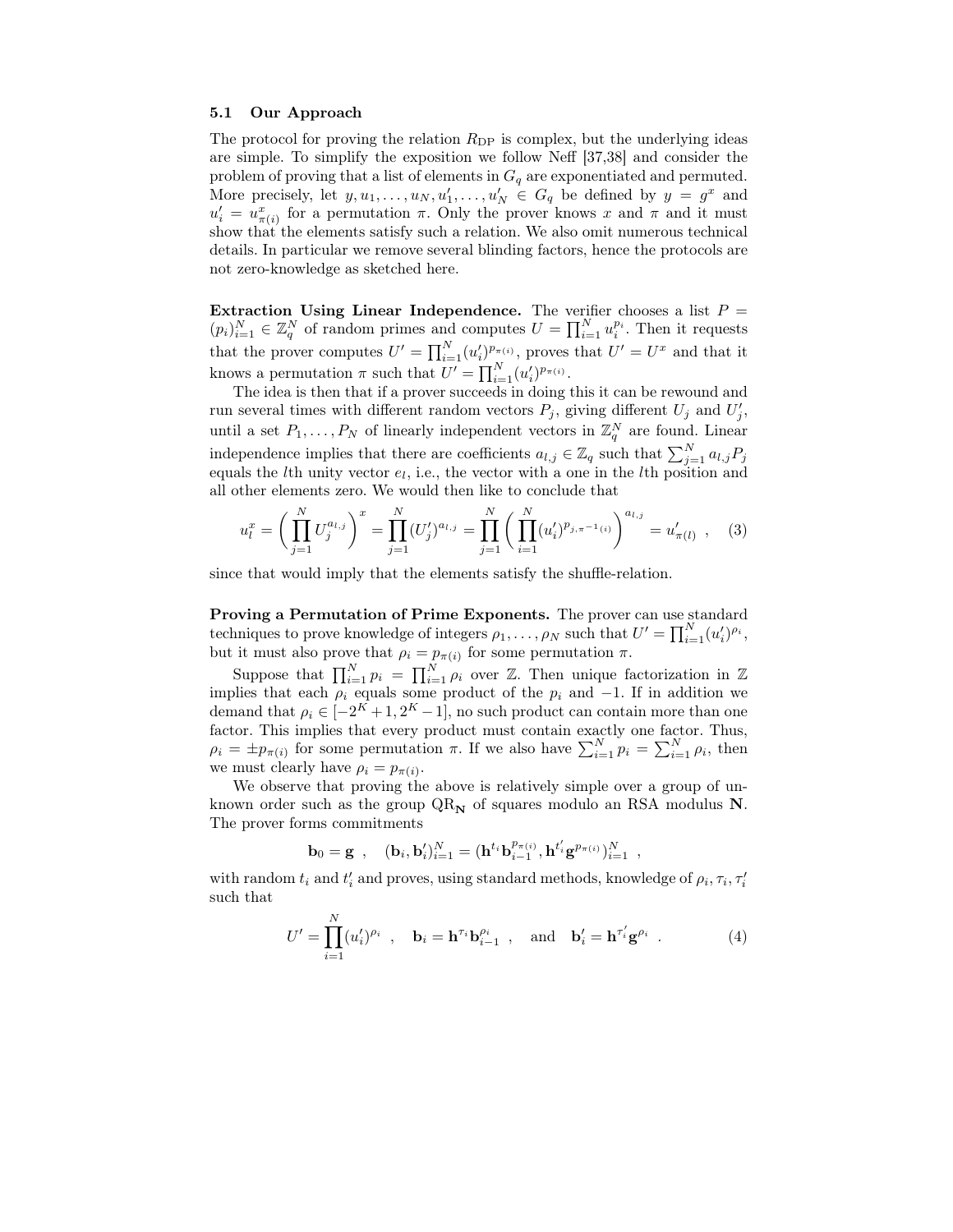Note that  $\mathbf{b}_N = \mathbf{h}^\tau \mathbf{g}^{\prod_{i=1}^N \rho_i}$  for some  $\tau$ , so the verifier can check that  $\prod_{i=1}^N$ Note that  $\mathbf{b}_N = \mathbf{h}^\tau \mathbf{g}^{\prod_{i=1}^N \rho_i}$  for some  $\tau$ , so the verifier can check that  $\prod_{i=1}^N \rho_i = \prod_{i=1}^N p_i$  by asking the prover to show that it knows  $\tau$  such that  $\mathbf{b}_N / \mathbf{g}^{\prod_{i=1}^N p_i} = \mathbf{h}^\tau$ . W  $\mathbf{h}^{\tau}$ . We then note that a standard proof of knowledge over a group of unknown order also gives an upper bound on the bit-size of the exponents, i.e., it implicitly proves that  $\rho_i \in [-2^K + 1, 2^K - 1]$ . Finally, since  $\prod_{i=1}^N \mathbf{b}'_i = \mathbf{h}^{\tau'} \mathbf{g}$  $\sum_{i=1}^{N} \rho_i$  for a  $\tau' = \sum_{i=1}^{N} \tau'_i$ , the verifier can check that  $\sum_{i=1}^{N} \rho_i = \sum_{i=1}^{N} p_i$  by asking the prover to show that it knows  $\tau'$  such that  $\prod_{i=1}^{N} \mathbf{b}'_i / \mathbf{g}^{\sum_{i=1}^{N} p_i} = \mathbf{h}^{\tau'}$ .

Fixing a Permutation. In Equation (3) above it is assumed that a fixed permutation  $\pi$  is used for all prime vectors  $P_1, \ldots, P_N$ . Unfortunately, this is not necessarily the case, i.e., the permutation used in the jth proof may depend on j and we should really write  $\pi_i$ .

To solve this technical problem we force the prover to commit to a fixed permutation  $\pi$  before it receives the prime vector P. The commitment is on the form  $(w_i)_{i=1}^N = (g^{r_i'}g_{\pi^{-1}(i)})_{i=1}^N$ . The verifier then computes  $W = \prod_{i=1}^N w_i^{p_i}$  and the prover proves that  $W = g^{r'} \prod_{i=1}^{N} g_i^{\rho_i}$  in addition to Equations (4). The idea is<br>that the prover must use  $\pi$  to permute the quorified a pop-trivial representation that the prover must use  $\pi$  to permute the  $\rho_i$  or find a non-trivial representation of  $1 \in G_q$  using  $g, g_1, \ldots, g_N$ , which is infeasible under the DL-assumption.

## 5.2 An Honest Verifier Statistical Zero-Knowledge Computationally Convincing Proof of Knowledge of a Decryption-Permutation

In this section we describe our proof of a shuffle in detail. Although we consider a decrypt-permutation relation, our approach can be generalized to a proof of a shuffle for the other shuffle relations considered in the literature. In the full version [50] we detail such shuffles, including a shuffle of Paillier [41] cryptotexts.

We introduce several security parameters. We use  $K_1$  to denote the number of bits in q, the order of the group  $G_q$ , and similarly  $K_2$  to denote the number of bits in the RSA-modulus **N**. We use  $K_3$  to denote the number bits used in the random primes mentioned above. At some point in the protocol the verifier hands a challenge to the prover. We use  $K_4$  to denote the number of bits in this challenge. At several points exponents must be padded with random bits to achieve statistical zero-knowledge. We use  $K_5$  to denote the number of additional random bits used to do this. We assume that the security parameters are chosen such that  $K_3 + K_4 + K_5 < K_1, K_2$ , and  $K_5 < K_3 - 2$ . Below the protocol we explain how the informal description above relates to the different components of the protocol.

Protocol 2 (Proof of Decryption-Permutation). The common input consists of an RSA modulus **N** and **g**,  $h \in QR_N$ , generators  $g, g_1, \ldots, g_N \in G_q$ , a<br>public key  $(z, y) \in G_q^2$ , and two lists  $L = (u_i, v_i)_{i=1}^N$  and  $L' = (u'_i, v'_i)_{i=1}^N$  in  $G_q^{2N}$ .<br>The private input to the prover consists of The private input to the prover consists of  $(w, x) \in \mathbb{Z}_q^2$  such that  $(z, y) = (g^w, g^x)$ and  $(u'_i, v'_i) = (u^{1/w}_{\pi(i)}, v_{\pi(i)}/u^{x/w}_{\pi(i)})$  for a permutation  $\pi \in \Sigma_N$  such that L' is lex-<br>icographically sorted icographically sorted.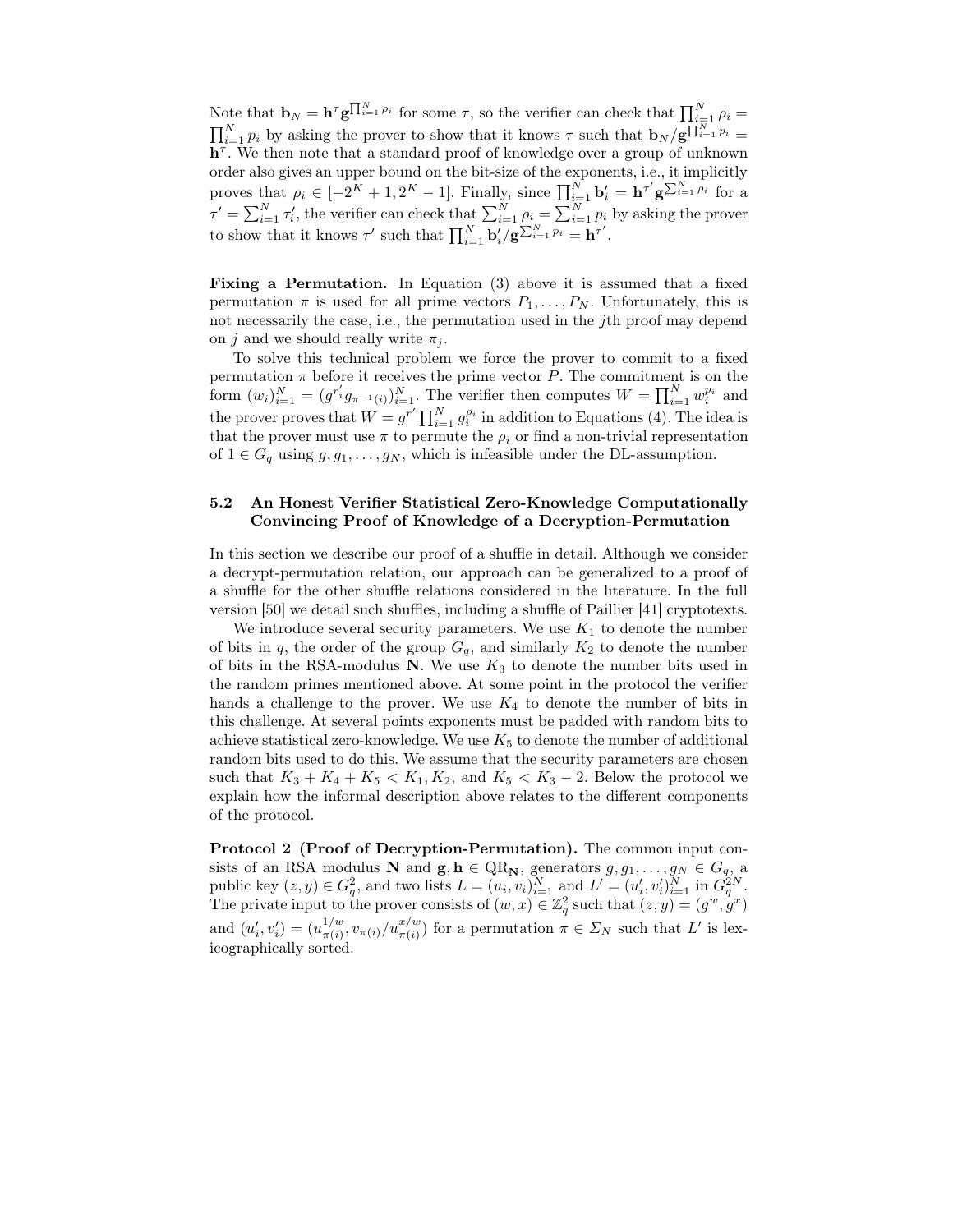- 1. The prover chooses  $r'_i \in \mathbb{Z}_q$  randomly, computes  $(w_i)_{i=1}^N = (g^{r'_i} g_{\pi^{-1}(i)})_{i=1}^N$ , and hands  $(w_i)_i^N$  to the results and hands  $(w_i)_{i=1}^N$  to the verifier.<br>The verifier chooses random prime
- 2. The verifier chooses random primes  $p_1, \ldots, p_N \in [2^{K_3-1}, 2^{K_3}-1]$ , and hands  $(p_i)_{i=1}^N$  to the prover.<br>Both parties compute
- 3. Both parties compute  $(U, V, W) = (\prod_{i=1}^N u_i^{p_i}, \prod_{i=1}^N v_i^{p_i}, \prod_{i=1}^N w_i^{p_i})$ .<br>4. The prover chooses the following elements randomly  $k_1, k_2, k_3, k_4$ .
- 4. The prover chooses the following elements randomly  $k_1, k_2, k_3, k_4, k_5 \in \mathbb{Z}_q$ ,  $l_1, \ldots, l_7, l_{r'}, l_{1/w}, l_{x/w}, l_w, l_x \in \mathbb{Z}_q, t_i, t'_i \in [0, 2^{K_2 + K_5} - 1],$ <br>  $l_1 \in [0, 2^{K_2 + K_4 + K_5}, 1]$

 $s_i, s'_i \in [0, 2^{K_2+K_4+2K_5}-1], r_i \in [0, 2^{K_3+K_4+K_5}-1]$  for  $i=1,\ldots,N,$ 

 $s \in [0, 2^{K_2 + NK_3 + K_4 + K_5 + \log_2 N} - 1]$ , and  $s' \in [0, 2^{K_2 + K_5 + \log_2 N} - 1]$ . Then the prover computes

$$
(b_1, b_2) = (g^{k_1} U^{1/w}, g^{k_2} U^{x/w})
$$
\n<sup>(5)</sup>

$$
(b_3, b_4, b_5) = (g_1^{k_3} g^{1/w}, g_1^{k_4} b_3^x, g_1^{k_5} b_3^w)
$$
\n
$$
(6)
$$

$$
(\beta_1, \beta_2) = (g^{l_1} U^{l_{1/w}}, g^{l_2} U^{l_{x/w}})
$$
\n(7)

$$
(\beta_3, \beta_4) = (g_1^{l_3} g^{l_{1/w}}, g_1^{l_6} g^{l_{x/w}})
$$
\n(8)

$$
(\beta_5, \beta_6, \beta_7, \beta_8, \beta_9) = (g_1^{l_4} b_3^{l_x}, g^{l_x}, g_1^{l_5} b_3^{l_w}, g^{l_w}, g_1^{l_7})
$$
\n(9)

$$
(\alpha_1, \alpha_2, \alpha_3) = \left( g^{l_1} \prod_{i=1}^N (u'_i)^{r_i}, g^{-l_2} \prod_{i=1}^N (v'_i)^{r_i}, g^{l_{r'}} \prod_{i=1}^N g_i^{r_i} \right) \tag{10}
$$

$$
\mathbf{b}_0 = \mathbf{g} \tag{11}
$$

$$
(\mathbf{b}_{i}, \mathbf{b}'_{i})_{i=1}^{N} = (\mathbf{h}^{t_{i}} \mathbf{b}_{i-1}^{p_{\pi(i)}}, \mathbf{h}^{t'}_{i} \mathbf{g}^{p_{\pi(i)}})_{i=1}^{N}
$$
(12)

$$
(\boldsymbol{\gamma}_i, \boldsymbol{\gamma}_i')_{i=1}^N = (\mathbf{h}^{s_i} \mathbf{b}_{i-1}^{r_i}, \mathbf{h}^{s_i'} \mathbf{g}^{r_i})_{i=1}^N
$$
\n(13)

$$
(\gamma, \gamma') = (\mathbf{h}^s, \mathbf{h}^{s'}) \tag{14}
$$

and  $((b_i)_{i=1}^5, (\beta_i)_{i=1}^9, (\alpha_1, \alpha_2, \alpha_3), (\mathbf{b}_i, \mathbf{b}_i')_{i=1}^N, (\gamma_i, \gamma_i')_{i=1}^N, (\gamma, \gamma'))$  is handed to the verifier the verifier.

- 5. The verifier chooses  $c \in [2^{K_4-1}, 2^{K_4}-1]$  randomly and hands c to the prover.
- 6. Define  $t = t_N + p_{\pi(N)}(t_{N-1} + p_{\pi(N-1)}(t_{N-2} + p_{\pi(N-2)}(t_{N-3} + p_{\pi(N-3)}(\ldots))),$ <br>  $t' = \sum_{i=1}^N t'_i, r' = \sum_{i=1}^N r'_i p_i, k_6 = k_4 + k_3x, \text{ and } k_7 = k_5 + k_3w.$  The prover computes

$$
(f_i)_{i=1}^7 = (ck_i + l_i)_{i=1}^7 \mod q
$$
  
\n
$$
(f_{1/w}, f_{x/w}) = (c/w + l_{1/w}, cx/w + l_{x/w}) \mod q
$$
  
\n
$$
(f_w, f_x) = (cw + l_w, cx + l_x) \mod q
$$
  
\n
$$
f_{r'} = cr' + l_{r'}
$$
 mod q  
\n
$$
(e_i, e'_i)_{i=1}^{N} = (ct_i + s_i, ct'_i + s'_i)_{i=1}^{N}
$$
 mod  $2^{K_2 + K_4 + 2K_5}$   
\n
$$
(d_i)_{i=1}^{N} = (cp_{\pi(i)} + r_i)_{i=1}^{N}
$$
 mod  $2^{K_2 + K_4 + K_5}$   
\n
$$
e = ct + s \mod 2^{K_2 + N K_3 + K_4 + K_5 + \log_2 N}
$$
  
\n
$$
e' = ct' + s' \mod 2^{K_2 + K_5 + \log_2 N}
$$

Then it hands  $(((f_i)_{i=1}^7, f_{1/w}, f_{x/w}, f_w, f_x, f_{r'}), (e_i, e'_i)_{i=1}^N, (d_i)_{i=1}^N, (e, e'))$  to<br>the verifier the verifier.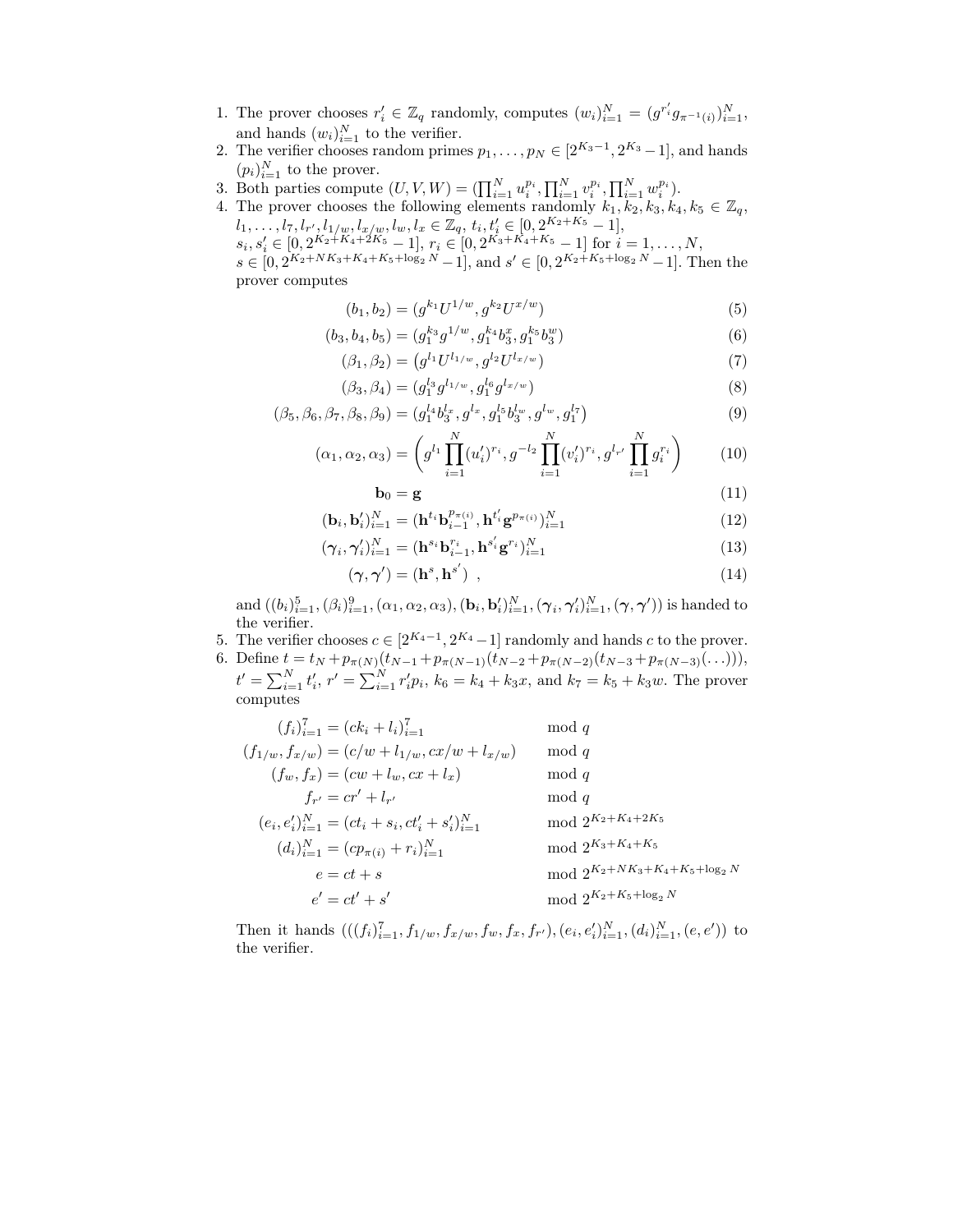7. The verifier checks that  $b_i, \beta_i, \alpha_i \in G_q$ , and that L' is lexicographically sorted and that

$$
(b_1^c \beta_1, b_2^c \beta_2) = (g^{f_1} U^{f_{1/w}}, g^{f_2} U^{f_{x/w}})
$$
\n(15)

$$
(b_3^c \beta_3, b_4^c \beta_4) = (g_1^{f_3} g^{f_{1/w}}, g_1^{f_6} g^{f_{x/w}})
$$
\n(16)

$$
(b_4^c \beta_5, y^c \beta_6) = (g_1^{f_4} b_3^{f_x}, g^{f_x})
$$
\n(17)

$$
(b_5^c \beta_7, z^c \beta_8, (b_5/g)^c \beta_9) = (g_1^{f_5} b_3^{f_w}, g^{f_w}, g_1^{f_7})
$$
\n(18)

$$
(b_1^c \alpha_1, (V/b_2)^c \alpha_2, W^c \alpha_3) = \left( g^{f_1} \prod_{i=1}^N (u'_i)^{d_i}, g^{-f_2} \prod_{i=1}^N (v'_i)^{d_i}, g^{f_{r'}} \prod_{i=1}^N g_i^{d_i} \right) (19)
$$

$$
(\mathbf{b}_i^c \boldsymbol{\gamma}_i, (\mathbf{b}_i')^c \boldsymbol{\gamma}_i')_{i=1}^N = (\mathbf{h}^{e_i} \mathbf{b}_{i-1}^{d_i}, \mathbf{h}^{e_i'} \mathbf{g}^{d_i})_{i=1}^N
$$
\n(20)

$$
(\mathbf{g}^{-\prod_{i=1}^{N} p_i} \mathbf{b}_N)^c \boldsymbol{\gamma} = \mathbf{h}^e
$$
\n(21)

$$
\left(\mathbf{g}^{-\sum_{i=1}^{N} p_i} \prod_{i=1}^{N} \mathbf{b}'_i\right)^c \boldsymbol{\gamma}' = \mathbf{h}^{e'} \quad . \tag{22}
$$

Equations (5)-(9) are used to prove that  $(b_1, V/b_2)=(g^{\kappa_1}U^{1/w}, g^{-\kappa_2}V/U^{x/w})$ using standard Schnorr-like proofs of knowledge of logarithms. Equations (12) contain commitments corresponding to those in the outline of our approach. Equations (13) are used to prove knowledge of exponents  $\tau_i, \tau_i', \rho_i$  such that  $(\mathbf{b}_i, \mathbf{b}_i') = (\mathbf{h}^{\tau_i} \mathbf{b}_i^{\rho_i}, \mathbf{h}^{\tau_i'} \mathbf{g}^{\rho_i}).$  We remark that the verifier need not check that  $\mathbf{b}_i, \mathbf{b}'_i \approx \mathcal{N} \approx \mathcal{N} \approx \mathcal{N} \approx \mathcal{N} \approx \mathcal{N} \approx \mathcal{N} \approx \mathcal{N} \approx \mathcal{N} \approx \mathcal{N} \approx \mathcal{N} \approx \mathcal{N} \approx \$  $\mathbf{b}_i, \mathbf{b}'_i, \gamma_i, \gamma'_i, \gamma, \gamma' \in \text{QR}_N$  for our analysis to go through. Equations (14) are<br>used to prove that  $\mathbf{\Pi}^N$  are  $\mathbf{\Pi}^N$  are and  $\mathbf{\Sigma}^N$  are  $\mathbf{\Sigma}^N$  and  $\mathbf{\Sigma}^N$  are  $\mathbf{\Sigma}^N$  and  $\mathbf{\Sigma}^N$  are used to prove that  $\prod_{i=1}^{N} \rho_i = \prod_{i=1}^{N} p_i$  and  $\sum_{i=1}^{N} \rho_i = \sum_{i=1}^{N} p_i$ , i.e., that  $\rho_i$  in fact equals n  $\omega$  for some permutation  $\pi$  Equation (10) is used to prove in fact equals  $p_{\pi(i)}$  for some permutation  $\pi$ . Equation (10) is used to prove that  $(b_1, V/b_2)$  also equals  $(g^{k_1} \prod_{i=1}^N (u_i^{1/w_j})^{p_i}, g^{-k_2} \prod_{i=1}^N (v_i/u_i^{x_j/w_j})^{p_i}$ . If the two ways of writing  $b_1$  and  $b_2$  are combined we have

$$
(U^{1/w}, V/U^{x/w}) = \left(\prod_{i=1}^N (u_i^{1/w_j})^{p_i}, \prod_{i=1}^N (v_i/u_i^{x_j/w_j})^{p_i}\right) ,
$$

which by the argument in Section 5.1 implies that  $((g, z, y, L, L'), (w, x)) \in R_{\text{DP}}$ .

#### 5.3 Security Properties

Formally, the security properties of our protocol are captured by the following.

Proposition 1 (Zero-Knowledge). *Protocol 2 is honest verifier statistical zero-knowledge.*

The protocol could be modified by adding a first step, where the verifier chooses  $(N, g, h)$  and  $(g_1, \ldots, g_N)$ . This would give a computationally sound proof of knowledge. However, in our application we wish to choose these parameters jointly and only once, and then let the mix-servers execute the proof with these parameters as common inputs. Thus, there may be a negligible portion of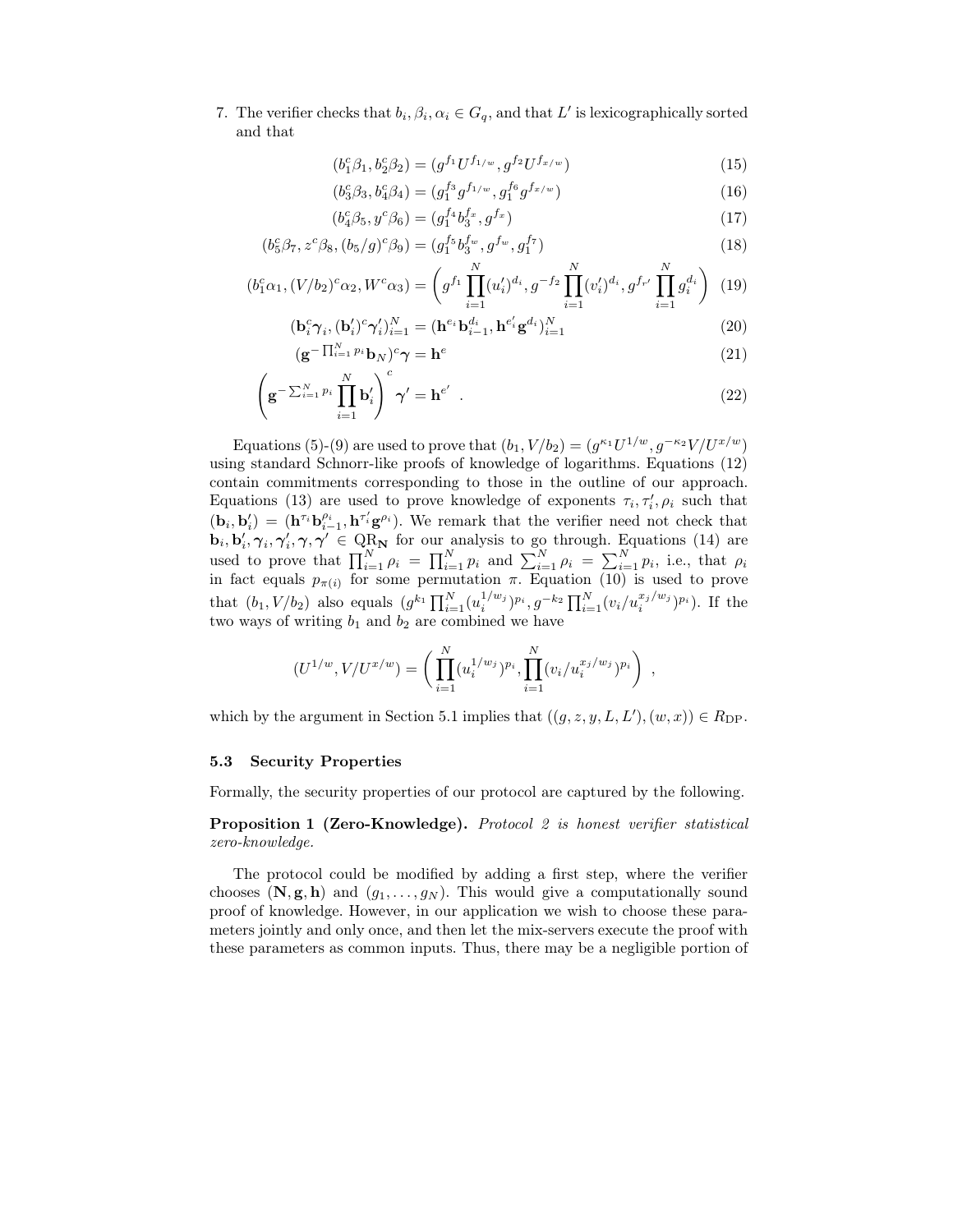the parameters on which the prover can convince the verifier of false statements. Because of this we cannot hope to prove that the protocol is a proof of knowledge in the formal sense. Damgård and Fujisaki [12] introduce the notion of a computationally convincing proof of knowledge to deal with situations like these. We do not use the notion of "computationally convincing proofs" explicitly in our security analysis, but the proposition below implies that our protocol satisfies their definition.

We consider a malicious prover A which is given  $\mathbf{\Gamma} = (\mathbf{N}, \mathbf{g}, \mathbf{h})$  and  $\overline{g} =$  $(g, g_1, \ldots, g_N)$  as input and run with internal randomness  $r_p$ . The prover outputs an instance  $I_A(\Gamma, \overline{g}, r_p)$ , i.e., public keys  $z, y \in G_q$  and two lists  $L, L' \in G_q^{2N}$ and then interacts with the honest verifier on the common input consisting of  $(\Gamma, \overline{g}, z, y, L, L')$ . Denote by  $T_A(\Gamma, \overline{g}, r_p, r_v)$  the transcript of such an interaction<br>when the use for weak with internal parlaments and do be the products taken when the verifier runs with internal randomness  $r<sub>v</sub>$ . Let Acc be the predicate taking a transcript  $T$  as input that outputs 1 if the transcript is accepting and 0 otherwise. Let  $L_{R_{\text{DP}}}$  be the language corresponding to the decryption-permutation relation  $R_{\text{DP}}$ . We prove the following proposition.

Proposition 2 (Soundness). *Suppose the strong RSA-assumption and the DL*assumption are true. Then for all polynomial-size circuit families  $A = \{A_K\}$  it *holds that*  $\forall c > 0$ ,  $\exists K_0$ *, such that for*  $K_1 \geq K_0$ 

$$
\Pr_{\mathbf{T},\overline{g},r_{\rm p},r_{\rm v}}[\text{Acc}(T_A(\mathbf{\Gamma},\overline{g},r_{\rm p},r_{\rm v}))=1 \wedge I_A(\mathbf{\Gamma},\overline{g},r_{\rm p}) \not\in L_{R_{\rm DP}}] < \frac{1}{K_1^c}.
$$

#### 5.4 Generation of Primes From a Small Number of Public Coins

In our protocol the verifier must generate vectors in  $\mathbb{Z}_q^N$  such that each component is a "randomly" chosen prime in  $[2^{K_3-1}, 2^{K_3}-1]$ . We define a generator PGen that generates prime vectors from public coins. Let  $p(n)$  be the smallest prime at least as large as  $n$ . Our generator **PGen** takes as input  $N$  random integers  $n_1,\ldots,n_N \in [2^{K_3-1},2^{K_3}-1]$  and internal randomness r, and defines  $p_i = p(n_i)$ . To find  $p_i$  it first redefines  $n_i$  such that it is odd by incrementing by one if necessary. Then it executes the Miller-Rabin primality test for  $n_i, n_i + 2, n_i + 4, \ldots$ until it finds a prime. We put an explicit bound on the running time of the generator by bounding the number of integers it considers and the number of iterations of the Miller-Rabin test it performs in total. If the generator stops due to one of these bounds it outputs  $\bot$ . If  $N \geq K_3$ , the bound corresponds to  $\frac{6K_3^4}{K_1^3}$  N exponentiations modulo a  $K_1$ -bit integer. The generator can be used in the obvious way to turn the protocol above into a public-coin protocol. The verifier sends  $(n_1, \ldots, n_N, r)$  to the prover instead of  $p_1, \ldots, p_N$  and the prover and verifier generates the primes by computing  $(p_1, \ldots, p_N) = \mathsf{PGen}(n_1, \ldots, n_N, r)$ . A result by Baker and Harman [4] implies that the resulting distribution is close to uniform.

**Theorem 2 (cf. [4]).** *For large integers n there exists a prime in*  $[n-n^{0.535}, n]$ *.* Corollary 1. *For all primes*  $p \in [2^{K_3-1}, 2^{K_3}-1]$ ,  $Pr[p(n) = p] \le 2^{-0.465(K_3-1)}$ , *where the probability is taken over a random choice of*  $n \in [2^{K_3-1}, 2^{K_3}-1]$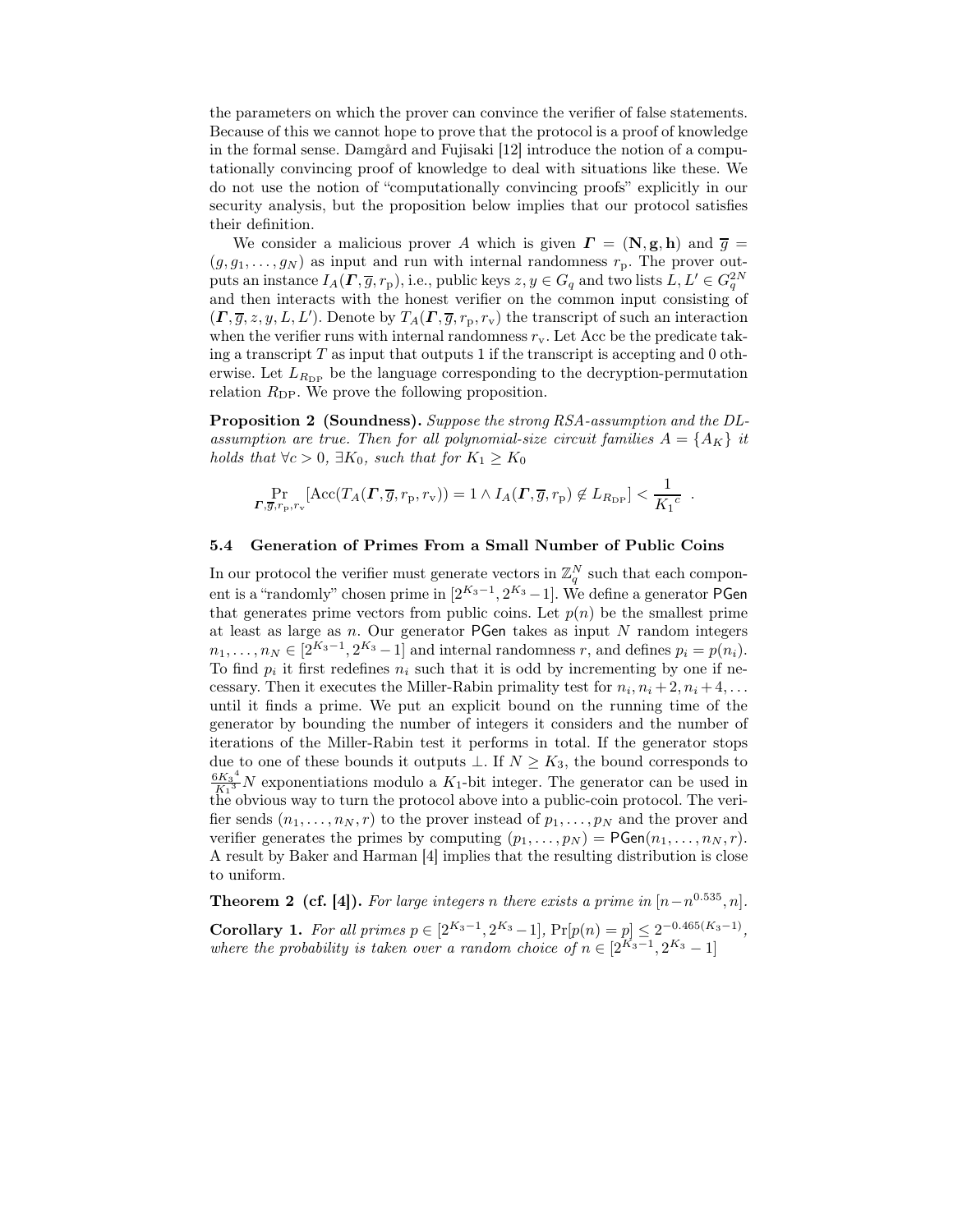The corollary gives a very pessimistic bound. It is commonly believed that the theorem is true with 0.465 replaced by any constant less than one. Furthermore, Cramér argues probabilistically that there is a prime in every interval  $[n - \log^2 n, n]$ . See Ribenboim [46] for a discussion on this.

We must argue that the generator fails with negligible probability. There are two ways the generator can fail. Either it outputs  $p_1, \ldots, p_N$ , where  $p_i \neq p(n_i)$ for some i, or it outputs  $\perp$ .

**Lemma 1.** The probability that  $PGen(n_1, \ldots, n_N, r) \neq (p(n_1), \ldots, p(n_N))$  con*ditioned on*  $PGen(n_1, \ldots, n_N, r) \neq \bot$  *is negligible.* 

Unfortunately, the current understanding of the distribution of the primes does not allow a strict analysis of the probability that  $PGen(n_1,...,n_N, r) = \perp$ . Instead we give a heuristic analysis in Cramér's probabilistic model of the primes.

**Definition 4 (Cramér's Model).** For each integer n, let  $X_n$  be an independ*ent binary random variable such that*  $Pr[X_n = 1] = 1/ \ln n$ . An *integer* n *is said to be prime<sup>\*</sup> if*  $X_n = 1$ *.* 

The idea is to consider the primality of the integers as a typical outcome of the sequence  $(X_n)_{n\in\mathbb{Z}}$ . Thus, when we analyze the generator we assume that the primality of an integer n is given by  $X_n$ , and our analysis is both over the internal randomness of PGen and the randomness of  $X_n$ .

**Lemma 2.** In Cramér's model the probability that  $PGen(n_1,...,n_N, r) = \perp$  is *negligible.*

We stress that zero-knowledge and soundness of the modified protocol are not heuristic. The zero-knowledge property holds for arbitrarily distributed *integers*  $p_i$ . Soundness follows from Lemma 1. It is only completeness that is argued heuristically. Although this is not always clear, similar heuristic arguments are common in the literature, e.g. to generate safe primes and to encode arbitrary messages in  $G_q$ . We assume that Lemma 2 is true from now on.

Although we now have a public-coin protocol it requires many random bits. This can be avoided by use of a pseudo-random generator PRG as suggested by Groth [28]. Instead of choosing  $n_1, \ldots, n_N$  randomly and sending these integers to the prover, the verifier chooses a random seed  $s \in [0, 2^{K_1} - 1]$  and hands this to the prover. The prover and verifier then computes  $(n_1,...,n_N) = PRG(s)$ and computes the primes from the integers as described above. The output  $(p_1,\ldots,p_N)$  may not appear to the prover as random, since he holds the seed s. However, we prove in the full version [50] that if we define  $P_i = PGen(PRG(s))$ and let  $P_1, \ldots, P_{j-1} \in \mathbb{Z}_q^N$  be any linearly independent vectors, the probability that  $P_j \in \text{Span}(P_1, \ldots, P_{j-1})$  or  $p_{j,i} = p_{j,l}$  for some  $i \neq l$  is negligible for all  $1 \leq i \leq N$ . This is all we need in our application  $1 \leq j \leq N$ . This is all we need in our application.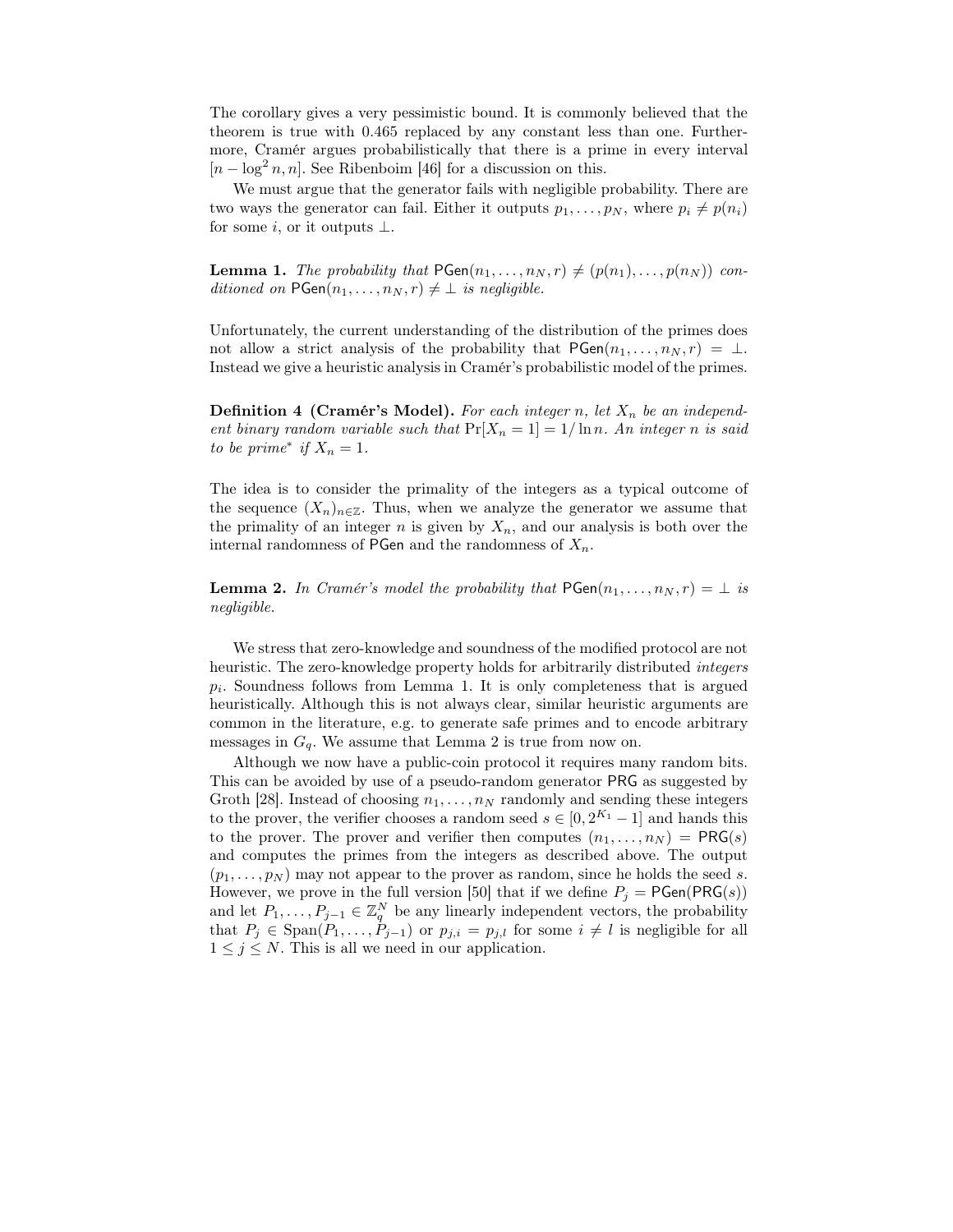Universal Verifiability and Random Oracles. If the Fiat-Shamir heuristic is applied to a proof of a shuffle, any outsider can check, non-interactively, that a mix-server behaves correctly. If the verification involves no trusted parameters the resulting mix-net is called "universally verifiable". In our protocol the RSA parameters  $(N, g, h)$  must be trusted by the verifier and we do not see how these can be generated from public coins. Thus, if the Fiat-Shamir heuristic is applied to our protocol the result is not really universally verifiable.

However, we can achieve universal verifiability under the root assumption in class groups with prime discriminant. A class group is defined by its discriminant ∆. It is conjectured that finding non-trivial roots in a class group with discriminant  $\Delta = -p$  for a prime p is infeasible (cf. [29]). The idea would be to generate a prime p of suitable size from random coins handed to the prover by the verifier in the first round. Then the integer part of the protocol would be executed in the class group defined by  $\Delta = -p$ . With this modification the protocol gives a universally verifiable mix-net.

#### 5.5 Complexity

Comparing the complexity of protocols is tricky, since any comparison must take place for equal security rather than for equal security parameters. The only rigorous method to do this is to perform an exact security analysis of each protocol and choose the security parameters accordingly. Various optimization and pre-computing techniques are also applicable to different degrees in different protocols and in different applications. Despite this we argue informally, but carefully, in the full paper [50] that the complexity of our protocol is at least as good as that of the most efficient previous proofs of a shuffle.

More precisely, our protocol requires 5 rounds as the previously known most round efficient proof of a shuffle [21] involving decryption. Furthermore, for practical parameters, e.g.  $K_1 = 2048, K_2 = 1024, K_4 = 160, K_3 = 100, \text{ and } K_5 = 50,$ the complexity is less than 2.5N and 1.6N general exponentiations in  $G_q$  for the prover and verifier. With optimizations as in [21] this corresponds to 0.5N and 0.8N general exponentiations in  $G_q$ , which indicates that the protocol is at least as fast as that in [21].

# $6$  Secure Realization of  $\mathcal{F}_{\mathrm{ZK}}^{R_{\mathrm{DP}}}$

In this section we transform the proof of a shuffle into a secure realization of  $\mathcal{F}_{\text{ZK}}^{R_{\text{DP}}}$  in a  $(\mathcal{F}_{\text{RSA}}, \mathcal{F}_{\text{CF}}, \mathcal{F}_{\text{BB}})$ -hybrid model, where  $\mathcal{F}_{\text{RSA}}$  is an RSA common<br>reference string functionality and  $\mathcal{F}_{\text{CP}}$  is a coin flinning functionality reference string functionality, and  $\mathcal{F}_{CF}$  is a coin flipping functionality.

Functionality 4 (RSA Common Reference String). The ideal *RSA Common Reference String*,  $\mathcal{F}_{\text{RSA}}$ , with mix-servers  $M_1, \ldots, M_k$  and ideal adversary  $S$  proceeds as follows.

1. Generate two random  $K_2/2$ -bit primes **p** and **q** such that  $(\mathbf{p} - 1)/2$  and  $(q-1)/2$  are prime and compute  $N = pq$ . Then choose **g** and **h** randomly in QR<sub>N</sub>. Finally, hand  $((\mathcal{S}, \text{RSA}, \mathbf{N}, \mathbf{g}, \mathbf{h}), \{(M_j, \text{RSA}, \mathbf{N}, \mathbf{g}, \mathbf{h})\}_{j=1}^k)$  to  $\mathcal{C}_{\mathcal{I}}$ .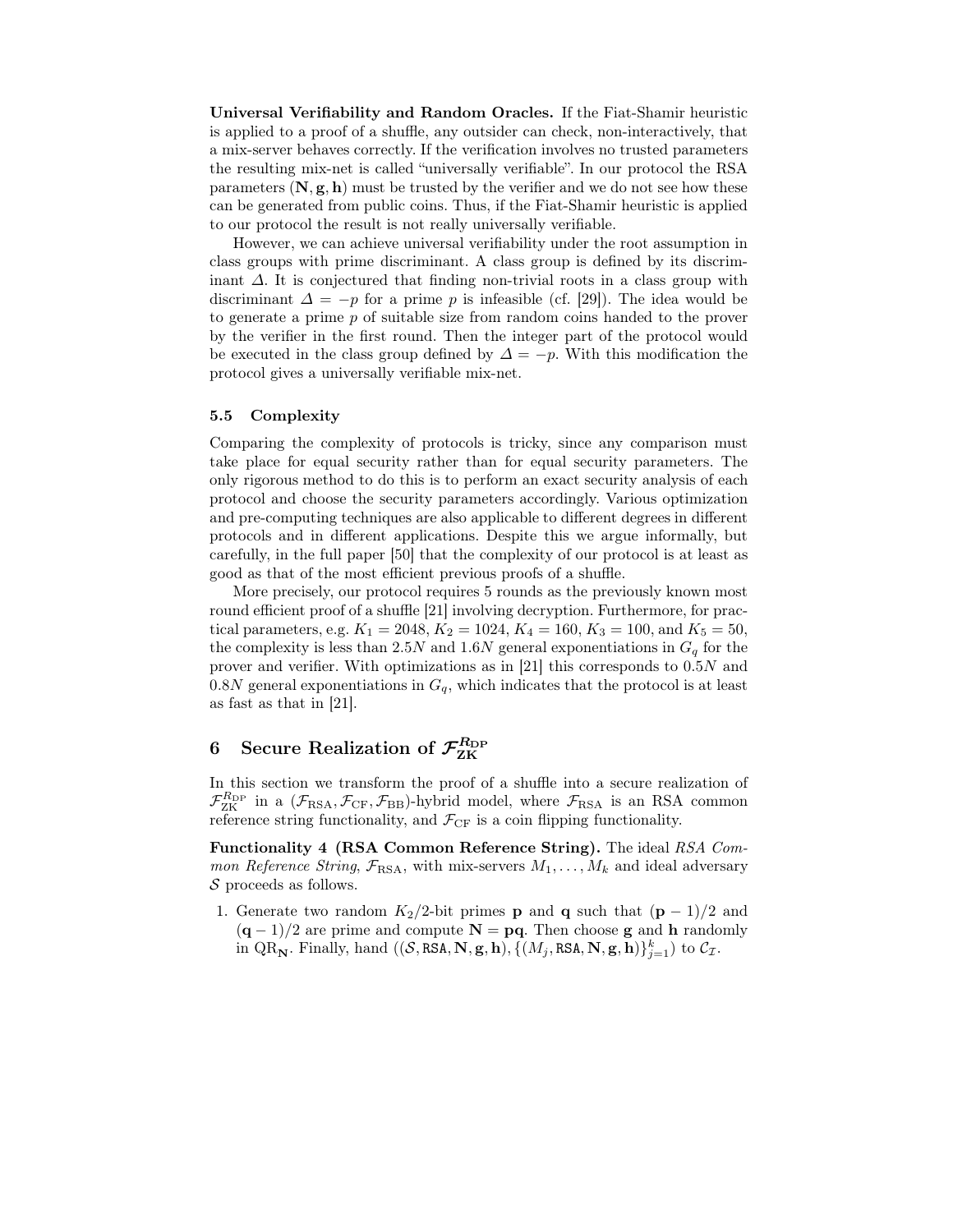There are protocols [6,16] for generating a joint RSA modulus, but these are not analyzed in the UC-framework, so for technical reasons we cannot apply these directly. If these protocols cannot be used to give a UC-secure protocol, general methods [11] can be used since this need only be done once.

**Functionality 5 (Coin-Flipping).** The ideal *Coin-Flipping functionality*,  $\mathcal{F}_{CF}$ , with mix-servers  $M_1, \ldots, M_k$ , and adversary S proceeds as follows.

- 1. Set  $J_K = \emptyset$  for all K.
- 2. On reception of  $(M_j, \text{GenerateCoins}, K)$  from  $\mathcal{C}_{\mathcal{I}}$ , set  $J_K \leftarrow J_K \cup \{j\}$ . If  $|J_K| > k/2$ , then set  $J_K \leftarrow \emptyset$  choose  $c \in \{0,1\}^K$  and hand  $((\mathcal{S}, \texttt{Coins}, c), \{(M_j, \texttt{Coins}, c)\}_{j=1}^k)$  to  $\mathcal{C}_{\mathcal{I}}$ .

It is not hard to securely realize the coin-flipping functionality using a UCsecure verifiable secret sharing scheme (cf. [1]). Each mix-server  $M_i$  chooses a random string  $c_i$  of K bits and secretly shares it. Then all secrets are reconstructed and c is defined as  $\bigoplus_{j=1}^{k} c_j$ .

Finally, we give the protocol which securely realizes  $\mathcal{F}_{\text{ZK}}^{R_{\text{DP}}}$ . This is essentially realized in the LIC-setting a translation of Protocol 2 into a multiparty protocol in the UC-setting.

Protocol 3 (Zero-Knowledge Proof of Decryption-Permutation). The protocol  $\pi_{\text{DP}} = (M_1, \ldots, M_k)$  consists of mix-servers  $M_j$  and proceeds as follows.

MIX-SERVER  $M_i$ . Each mix-server  $M_i$  proceeds as follows.

- 1. Wait for  $(RSA, N, g, h)$  from  $\mathcal{F}_{RSA}$ . Then hand (GenerateCoins,  $NK_1$ ) to  $\mathcal{F}_{CF}$  and wait until it returns  $(Coins, (g'_1, \ldots, g'_N))$ . Then map these strings<br>to elements in  $G$  by  $g = (g')^{(p-1)/q}$  mod n (recall that  $G \subset \mathbb{Z}^*$ ) to elements in  $G_q$  by  $g_i = (g'_i)^{(p-1)/q} \mod p$  (recall that  $G_q \subset \mathbb{Z}_p^*$ ).
- 2. On input  $($ Prover,  $(g, z, y, L, L'), (w, x)$ ), where  $((g, z, y, L, L'), (w, x)) \in L_{R_{\text{DP}}}$ (a) Hand (Prover,  $(g, z, 1, 1)$ , w) and (Prover,  $(g, y, 1, 1)$ , x) to  $\mathcal{F}_{BC}^{R_G}$ .<br>(b) Denote by W the first message of the prover in Protocol 2 The
	- (b) Denote by  $W$  the first message of the prover in Protocol 2. Then hand (Write, W,  $W$ ) to  $\mathcal{F}_{\rm BB}$ .
	- (c) Then hand (GenerateCoins,  $K_1$ ) to  $\mathcal{F}_{CF}$  and wait until it returns (Coins, s). Then set  $P = PGen(PRG(s))$ . If  $P = \perp$  go to Step 2c, otherwise let P be the primes used by the prover in Protocol 2.
	- (d) Denote by C the second message of the prover in Protocol 2. Hand (Write, C, C) to  $\mathcal{F}_{\text{BB}}$ . Then hand (GenerateCoins,  $K_4 - 1$ ) to  $\mathcal{F}_{\text{CF}}$  and wait until it returns (Coins, c'). Let  $c = c' + 2^{K_4-1}$  be the final challenge in Protocol 2.
	- (e) Denote by  $R$  the third message of the prover in Protocol 2. Hand (Write, R, R) to  $\mathcal{F}_{\text{BB}}$ .
- 3. On input (Question,  $M_l$ ,  $(g, z, y, L, L')$ ), where  $L, L' \in G_q^{2N}$  and  $(z, y) \in G_q$ 
	- (a) Hand (Question,  $M_l$ ,  $(g, z, 1, 1)$ ) to  $\mathcal{F}_{\text{ZK}}^{R_C}$  and wait until it returns (Verifier  $M_l$ ,  $h$ ). Then hand (Question  $M_l$ ,  $(g, y, 1, 1)$ ) and w (Verifier,  $M_l, b_{z,l}$ ). Then hand (Question,  $M_l$ ,  $(q, y, 1, 1)$ ) and wait until it returns (Verifier,  $M_l$ ,  $b_{y,l}$ ). If  $b_{z,l}b_{y,l} = 0$  output (Verifier,  $M_l$ , 0).
	- (b) Then wait until  $(M_l, W, W)$  appears on  $\mathcal{F}_{\rm BB}$ . Hand (GenerateCoins,  $K_1$ ) to  $\mathcal{F}_{CF}$  and wait until it returns (Coins, s). Then set  $P = PGen(PRG(s))$ . If  $P = \perp$  go to Step 3b, otherwise let P be the primes used by the verifier in Protocol 2.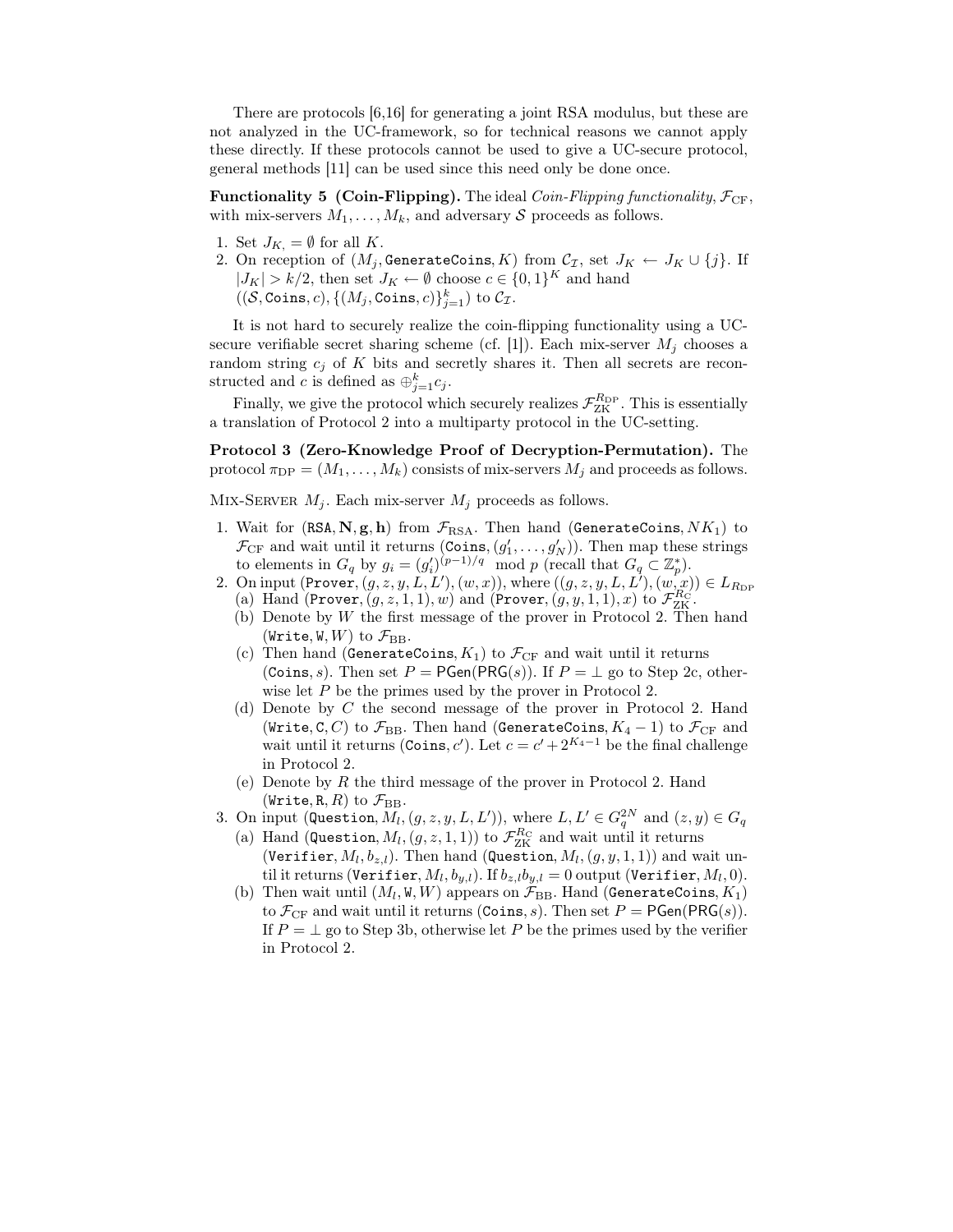- (c) Wait until  $(M_l, C, C)$  appears on  $\mathcal{F}_{BB}$ . Then hand (GenerateCoins,  $K_4$  1) to  $\mathcal{F}_{CF}$  and wait until it returns (Coins, c'), and until  $(M_l, R, R)$  approximately pears on  $\mathcal{F}_{\text{BB}}$ . Let  $c = c' + 2^{K_4-1}$  be the final challenge in Protocol 2. Then verify  $(W, P, C, c, R)$  as in Protocol 2 and set  $b_j = 1$  or  $b_j = 0$ depending on the result.
- (d) Hand (Write, Judgement,  $M_l, b_j$ ) to  $\mathcal{F}_{\text{BB}}$  and wait until  $(M_{l'}, \text{Judgement}, M_l, b_{l'})$  appears on  $\mathcal{F}_{BB}$  for  $l' \neq j$ . Set  $b = 1$  if  $|\{b_{l'}\mid l_{l'}\}$  $|b_{l'}=1\rangle|>k/2$  and otherwise  $b=0$ . Output (Verifier,  $M_l, L, L', b)$ .

**Theorem 3.** The ideal functionality  $\mathcal{F}_{\text{ZK}}^{\text{Rp}}$  is securely realized by  $\pi_{\text{DP}}$  in the  $(\mathcal{F}_{\text{ZK}}^{\text{R}}$ ,  $\mathcal{F}_{\text{C}}$ ,  $\mathcal{F}_{\text{RSA}}$ ,  $\mathcal{F}_{\text{BB}}$ )*-hybrid model with respect to*  $M_{k/2}$ *-adversaries u DL-assumption and the strong RSA-assumption.*

Corollary 2. *The composition of*  $\pi_{MN}$ ,  $\pi_{C}$ ,  $\pi_{DP}$ , securely realizes  $\mathcal{F}_{MN}$  in the  $(\mathcal{F}_{SKS}, \mathcal{F}_{CF}, \mathcal{F}_{RSA}, \mathcal{F}_{BB})$ *-hybrid model with respect to*  $\mathcal{M}_{k/2}$ *-adversaries under the DDH-assumption and the strong RSA-assumption.*

As indicated in the body of the paper all assumptions except the assumption of a bulletin board can be eliminated. The assumption of a bulletin board can only be eliminated for blocking adversaries (cf. [49]).

## 7 Conclusion

We have introduced a novel way to construct a mix-net, and given the first provably secure sender verifiable mix-net. We have also introduced a novel approach to construct a proof of a shuffle, and shown how this can be used to securely realize the ideal zero-knowledge proof of knowledge functionality for a decrypt-permutation relation. Combined, this gives the first universally composable mix-net that is efficient for any number of mix-servers.

## 8 Acknowledgments

I thank Johan Håstad for excellent advise, in particular for discussing efficient generation of the primes. I also thank Mårten Trolin for discussions.

#### References

- 1. M. Abe, S. Fehr, *Adaptively Secure Feldman VSS and Applications to Universally-Composable Threshold Cryptography*, to appear at Crypto 2004. (full version at Cryptology ePrint Archive, Report 2004/118, http://eprint.iacr.org/, May, 2004).
- 2. M. Abe, *Universally Verifiable mix-net with Verification Work Independent of the Number of Mix-centers*, Eurocrypt '98, pp. 437-447, LNCS 1403, 1998.
- 3. M. Abe, *Flaws in Some Robust Optimistic Mix-Nets*, In Proceedings of Information Security and Privacy, 8th Australasian Conference, LNCS 2727, pp. 39-50, 2003.
- 4. R. C. Baker and G. Harman, *The difference between consecutive primes*, Proc. Lond. Math. Soc., series 3, 72 (1996) 261–280.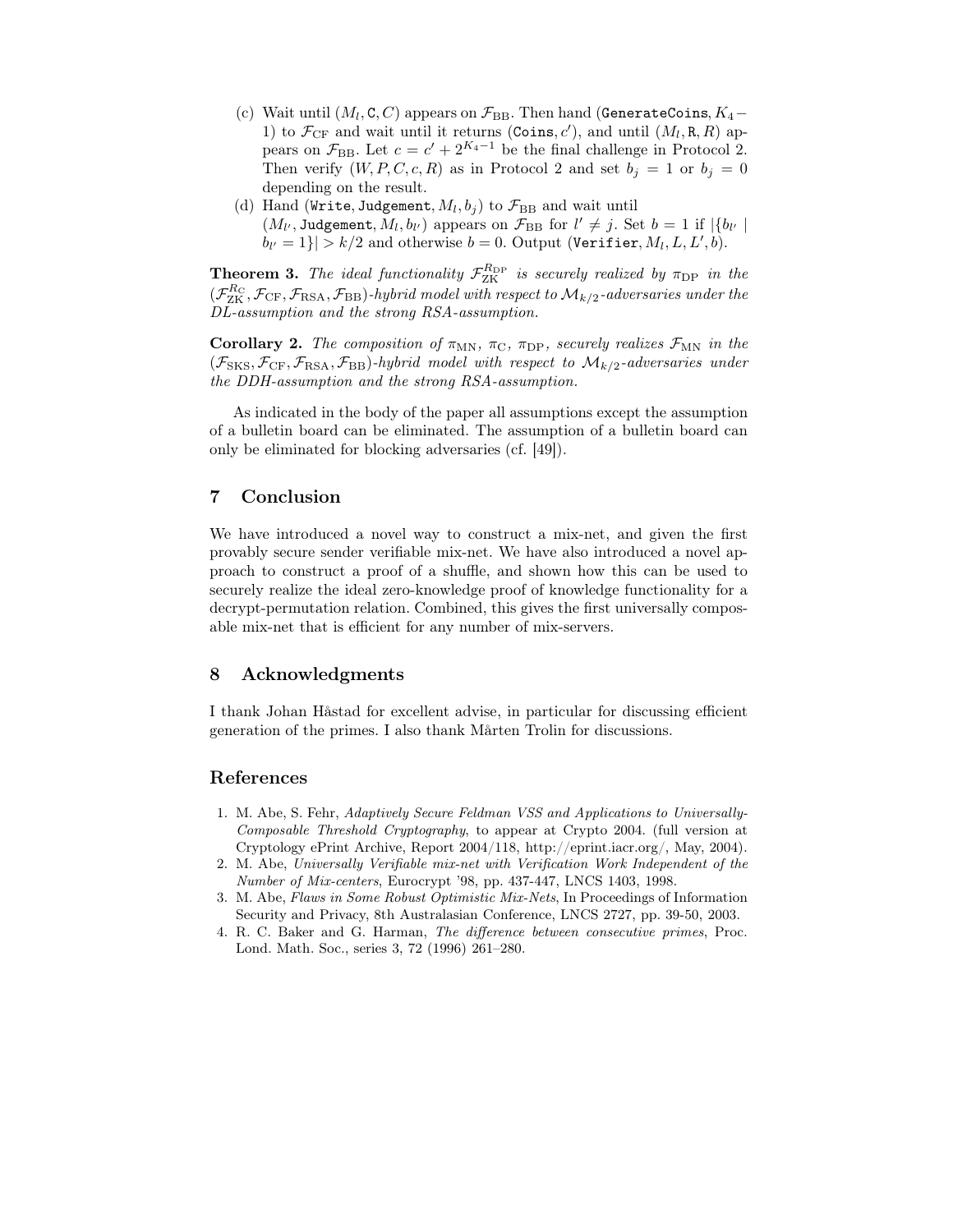- 5. D. Beaver, *Foundations of secure interactive computation*, Crypto '91, LNCS 576, pp. 377-391, 1991.
- 6. D. Boneh, and M. Franklin, *Efficient generation of shared RSA keys*, Crypto' 97, LNCS 1233, pp. 425-439, 1997.
- 7. J. Buus Nielsen, *Universally Composable Zero-Knowledge Proof of Membership*, manuscript, http://www.brics.dk/ buus/, April, 2005.
- 8. R. Canetti, *Security and composition of multi-party cryptographic protocols*, Journal of Cryptology, Vol. 13, No. 1, winter 2000.
- 9. R. Canetti, *Universally Composable Security: A New Paradigm for Cryptographic Protocols*, http://eprint.iacr.org/2000/067 and ECCC TR 01-24. Extended abstract appears in 42nd FOCS, IEEE Computer Society, 2001.
- 10. D. Chaum, *Untraceable Electronic Mail, Return Addresses and Digital Pseudonyms*, Communications of the ACM - CACM '81, Vol. 24, No. 2, pp. 84-88, 1981.
- 11. R. Canetti, Y. Lindell, R. Ostrovsky, A. Sahai, *Universally Composable Two-Party and Multi-Party Secure Computation*, 34th STOC, pp. 494-503, 2002.
- 12. I. Damgård, E. Fujisaki, *A Statistically-Hiding Integer Commitment Scheme Based on Groups with Hidden Order*, Asiacrypt 2002, LNCS 2501, pp. 125-142, 2002.
- 13. Y. Desmedt, K. Kurosawa, *How to break a practical MIX and design a new one*, Eurocrypt 2000, pp. 557-572, LNCS 1807, 2000.
- 14. T. El Gamal, *A Public Key Cryptosystem and a Signiture Scheme Based on Discrete Logarithms*, IEEE Transactions on Information Theory, Vol. 31, No. 4, pp. 469-472, 1985.
- 15. P. Feldman, *A practical scheme for non-interactive verifiable secret sharing*, 28th FOCS, pp. 427-438, 1987.
- 16. P. Fouque and J. Stern, *Fully Distributed Threshold RSA under Standard Assumptions*, Cryptology ePrint Archive, Report 2001/008, 2001.
- 17. A. Fujioka, T. Okamoto and K. Ohta, *A practical secret voting scheme for large scale elections*, Auscrypt '92, LNCS 718, pp. 244-251, 1992.
- 18. E. Fujisaki, T. Okamoto, *Statistical Zero Knowledge Protocols to Prove Modular Polynomial Relations*, Crypto 97, LNCS 1294, pp. 16-30, 1997.
- 19. J. Furukawa, K. Sako, *An efficient scheme for proving a shuffle*, Crypto 2001, LNCS 2139, pp. 368-387, 2001.
- 20. J. Furukawa, H. Miyauchi, K. Mori, S. Obana, K. Sako, *An implementation of a universally verifiable electronic voting scheme based on shuffling*, Financial Cryptography '02, 2002.
- 21. J. Furukawa, *Efficient, Verifiable Shuffle Decryption and its Requirements of Unlinkability*, PKC 2004, LNCS 2947, pp. 319-332, 2004.
- 22. O. Goldreich, S. Micali, and A. Wigderson, *How to Play Any Mental Game*, 19th STOC, pp. 218-229, 1987.
- 23. O. Goldreich, *Foundations of Cryptography*, Cambridge University Press, 2001.
- 24. S. Goldwasser, L. Levin, *Fair computation of general functions in presence of immoral majority*, Crypto '90, LNCS 537, pp. 77-93, 1990.
- 25. S. Goldwasser, S. Micali, *Probabilistic Encryption*, Journal of Computer and System Sciences (JCSS), Vol. 28, No. 2, pp. 270-299, 1984.
- 26. P. Golle, S. Zhong, D. Boneh, M. Jakobsson, A. Juels, *Optimistic Mixing for Exit-Polls*, Asiacrypt 2002, LNCS, 2002.
- 27. N. Groth, *A Verifiable Secret Shuffle of Homomorphic Encryptions*, PKC 2003, pp. 145-160, LNCS 2567, 2003.
- 28. N. Groth, *Personal Communication*, 2004.
- 29. J. Buchmann, S. Hamdy, *A Survey on IQ Cryptography*, In Public-Key Cryptography and Computational Number Theory, Walter de Gruyter, pp. 1-15, 2001.